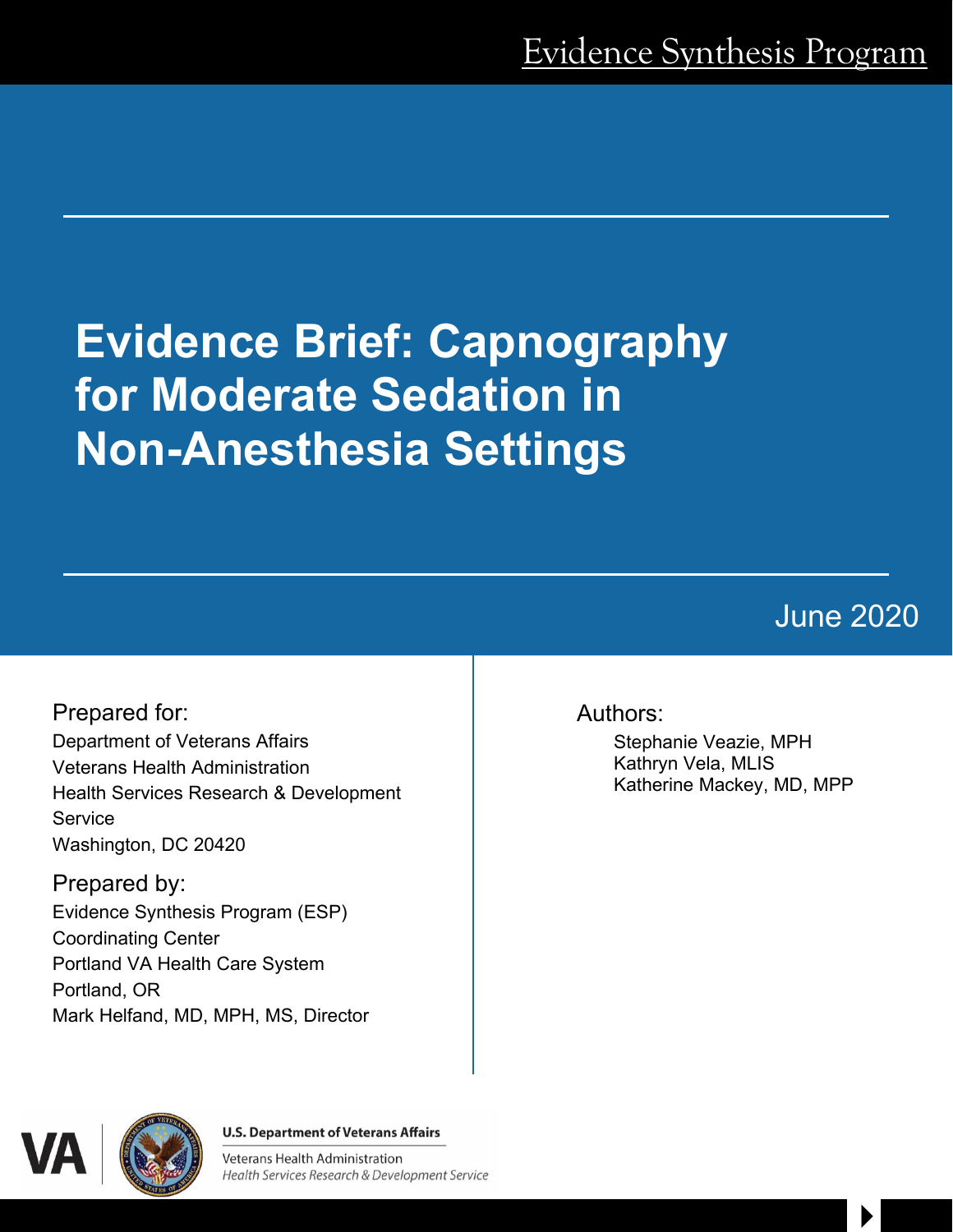# **PREFACE**

The VA Evidence Synthesis Program (ESP) was established in 2007 to provide timely and accurate syntheses of targeted healthcare topics of importance to clinicians, managers, and policymakers as they work to improve the health and healthcare of Veterans. These reports help:

- Develop clinical policies informed by evidence;
- Implement effective services to improve patient outcomes and to support VA clinical practice guidelines and performance measures; and
- Set the direction for future research to address gaps in clinical knowledge.

The program is comprised of four ESP Centers across the US and a Coordinating Center located in Portland, Oregon. Center Directors are VA clinicians and recognized leaders in the field of evidence synthesis with close ties to the AHRQ Evidence-based Practice Center Program and Cochrane Collaboration. The Coordinating Center was created to manage program operations, ensure methodological consistency and quality of products, and interface with stakeholders. To ensure responsiveness to the needs of decision-makers, the program is governed by a Steering Committee comprised of health system leadership and researchers. The program solicits nominations for review topics several times a year via the [program website.](https://www.hsrd.research.va.gov/publications/esp/TopicNomination.cfm)

Comments on this evidence report are welcome and can be sent to Nicole Floyd, Deputy Director, ESP Coordinating Center at [Nicole.Floyd@va.gov.](mailto:Nicole.Floyd@va.gov)

**Recommended citation:** Veazie S, Vela K, Mackey K. Evidence Brief: Capnography for Moderate Sedation in Non-Anesthesia Settings. Washington, DC: Evidence Synthesis Program, Health Services Research and Development Service, Office of Research and Development, Department of Veterans Affairs. VA ESP Project #09-199; 2020. Posted final reports are located on the ESP [search page.](https://www.hsrd.research.va.gov/publications/esp/reports.cfm)

This report is based on research conducted by the Evidence Synthesis Program (ESP) Coordinating Center located at the VA Portland Health Care System, Portland OR, funded by the Department of Veterans Affairs, Veterans Health Administration, Health Services Research and Development. The findings and conclusions in this document are those of the author(s) who are responsible for its contents; the findings and conclusions do not necessarily represent the views of the Department of Veterans Affairs or the United States government. Therefore, no statement in this article should be construed as an official position of the Department of Veterans Affairs. No investigators have any affiliations or financial involvement (*eg*, employment, consultancies, honoraria, stock ownership or options, expert testimony, grants or patents received or pending, or royalties) that conflict with material presented in the report.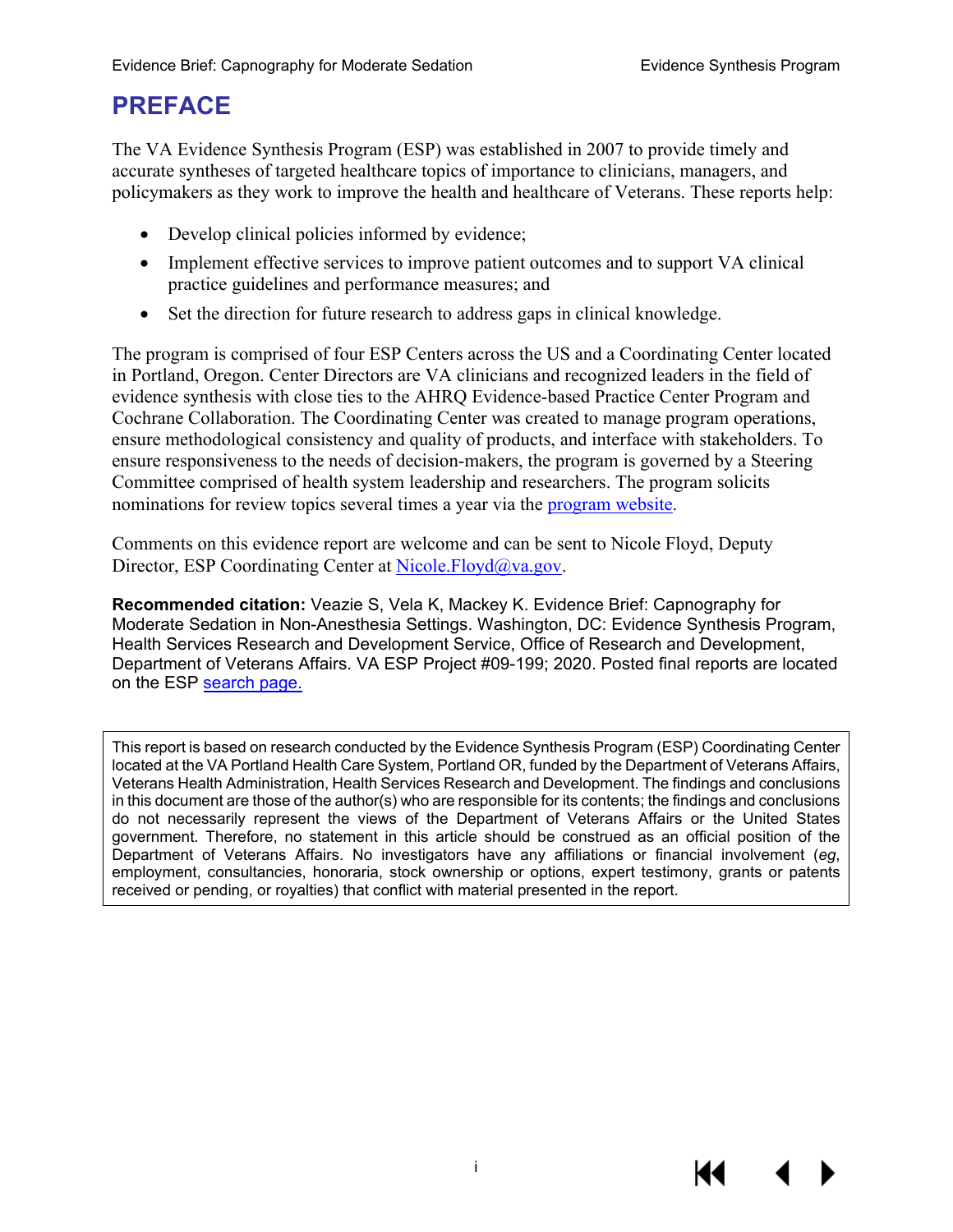# **TABLE OF CONTENTS**

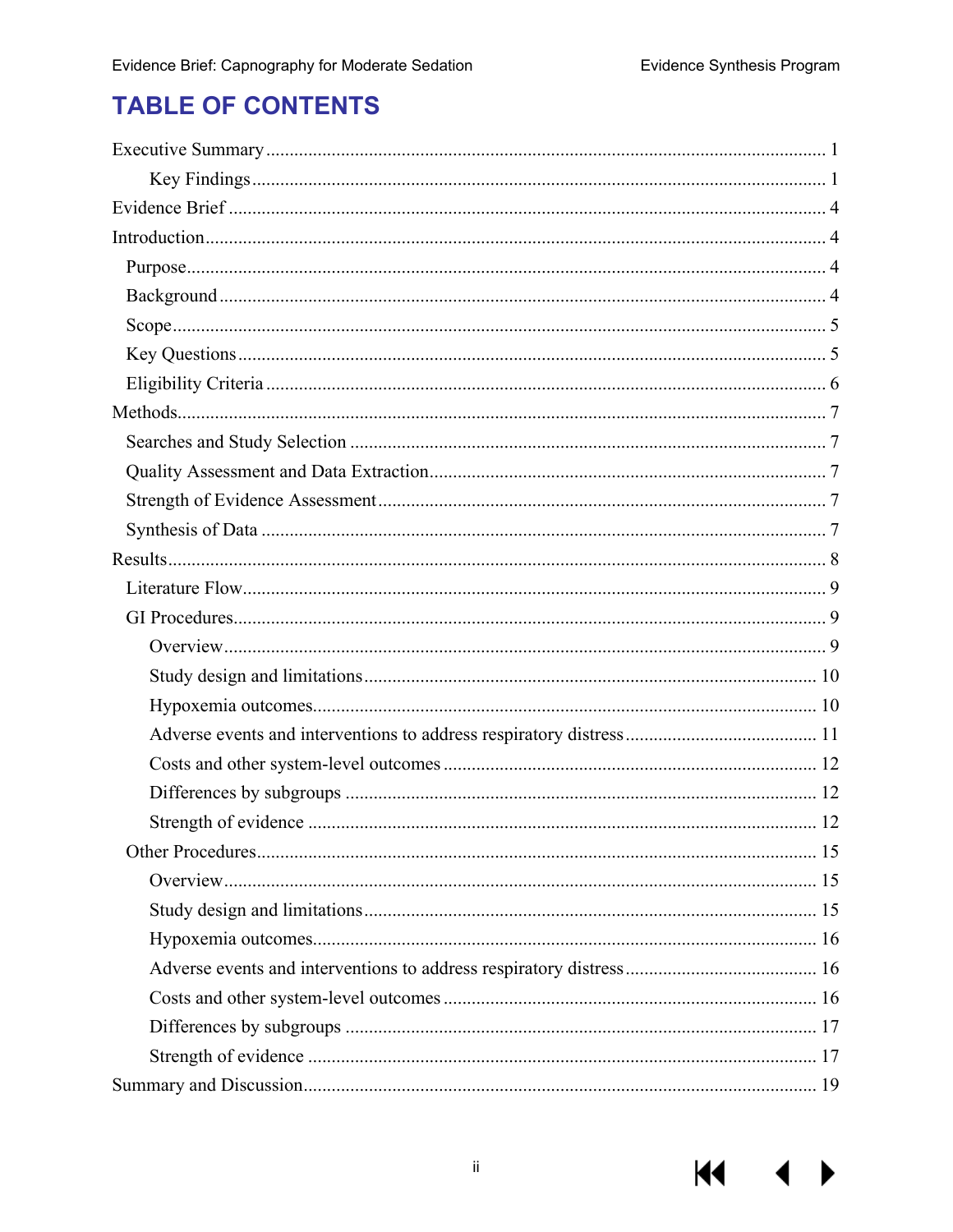$M \rightarrow$ 

## **TABLES**

| Table 1. Selected findings of studies of capnography versus routine monitoring for GI     |  |
|-------------------------------------------------------------------------------------------|--|
| Table 2. Selected findings of studies of capnography versus routine monitoring for non-GI |  |
|                                                                                           |  |

## **FIGURES**

|--|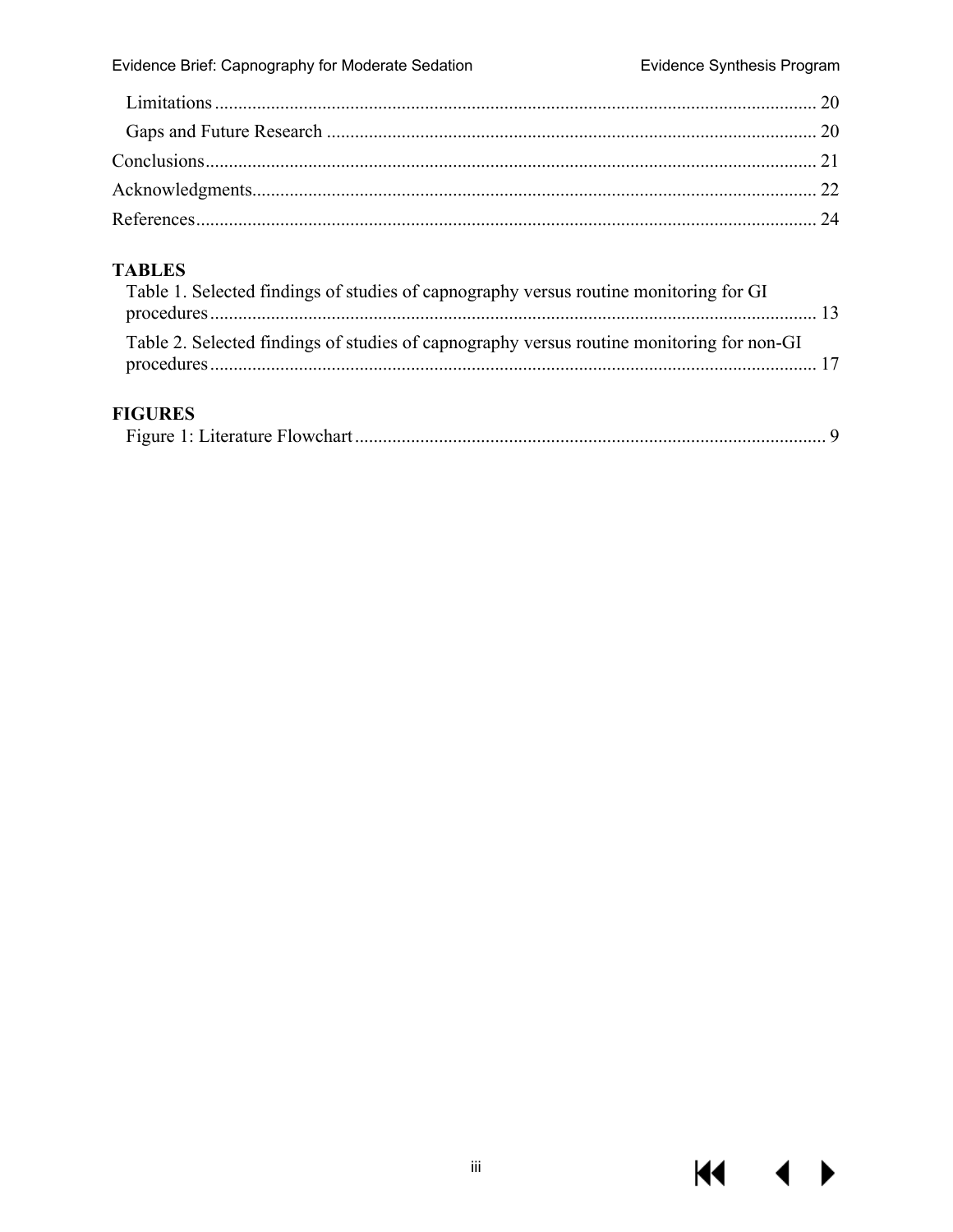# <span id="page-4-0"></span>**EXECUTIVE SUMMARY**

## **Key Findings**

- 8 studies (4 RCTs, 3 prospective observational, 1 retrospective observational) evaluated capnography versus routine monitoring for patients undergoing colonoscopy, esophagogastroduodenoscopy (EGD), endoscopic retrograde cholangiopancreatography (ERCP), endoscopic ultrasonography (EUS), minor oral surgery, flexible bronchoscopy, and transesophageal echocardiography (TEE).
- Adverse events rarely occurred and were similar between capnography and routine monitoring groups. One RCT reported 1 patient received a reversal agent for persistent hypoxemia after EGD and 2 patients had colonoscopies terminated early, all in the capnography group; another RCT reported no deaths occurred during ERCP or EUS in either group; and a prospective observational study reported no hospitalizations, use of reversal agents, or other serious adverse events during colonoscopy.
- Capnography during colonoscopy was associated with reduced risk of severe hypoxemia (SpO<sub>2</sub> <85%) (absolute risk difference [ARD]: -13%) but not hypoxemia (SpO2<90%) compared to routine monitoring. Capnography during ERCP and EUS was associated with reduced risk of hypoxemia (ARD: -26%) and severe hypoxemia (ARD: -16%) compared to routine monitoring. Capnography during flexible bronchoscopy was also associated with decreased risk of hypoxemia (ARD of -17%) and severe hypoxemia (ARD of -15%) compared to routine monitoring. Capnography had no impact on hypoxemia outcomes for any other procedures.
- False alarm rates were 13% and 45% in 2 studies.
- Capnography was consistently more costly than routine monitoring due to the need for additional equipment.

#### *Background*

The ESP Coordinating Center (ESP CC) is responding to a request for a rapid review on capnography for moderate sedation from the VA National Gastroenterology Program Office and the GI Field Advisory Committee. Findings from this evidence brief will be used to inform the development of a Moderate Sedation Directive by the VA National Anesthesia Service.

#### *Methods*

To identify studies, we searched MEDLINE, CINAHL and Cochrane Central Register of Controlled Trials (CENTRAL). We used prespecified criteria for study selection, data abstraction, and rating internal validity and strength of the evidence. See our PROSPERO protocol for our full methods (Registration # CRD42020168385).

Guidelines from professional societies disagree on the incremental value of adding capnography to routine monitoring during moderate sedation. Moderate sedation is a drug-induced (typically by an opioid and a benzodiazepine) depression of consciousness during which patients respond to verbal commands, either alone or accompanied by light touch, and have adequate spontaneous breathing without medical intervention. Moderate sedation is routinely used for common outpatient procedures performed by non-anesthesiologists. Capnography is a method of measuring CO2 levels during exhaled breaths and can be used to detect hypoventilation, an earlier indicator of respiratory compromise than other indicators such as low oxygen levels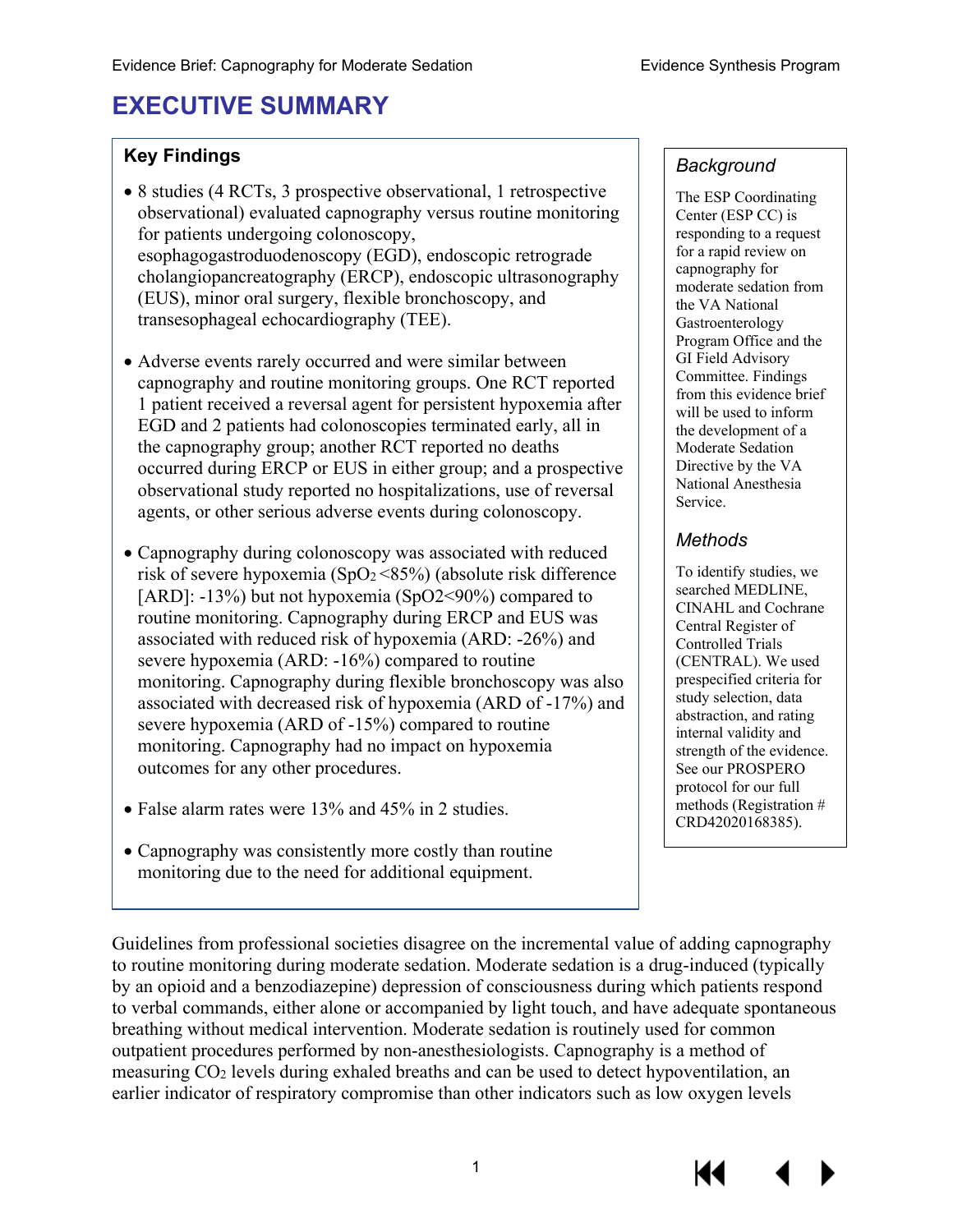detected by pulse oximetry. However, it is unclear whether detection of hypoventilation during moderate sedation via capnography has a clinically meaningful effect on patient outcomes, and whether there are any unintended negative effects of capnography (such as false alarms that may distract the clinician during a procedure).

We conducted a rapid evidence review evaluating studies that compare capnography to routine monitoring for procedures under moderate sedation. We identified 8 studies (4 RCTs, 3 prospective observational, and 1 retrospective observational). Both GI procedures (colonoscopy, esophagogastroduodenoscopy [EGD], endoscopic retrograde cholangiopancreatography [ERCP], endoscopic ultrasonography [EUS], and other endoscopic procedures) and non-GI procedures (minor oral surgery, flexible bronchoscopy, transesophageal echocardiography [TEE]) were represented in the literature.

Five studies (2 RCTs, 2 prospective observational, and 1 retrospective observational) evaluated capnography versus routine monitoring for GI procedures. Severe hypoxemia (SpO<sub>2</sub> <85%) was lower in the capnography group than routine monitoring group (5% vs 18%) during colonoscopy; however, there was no difference in severe hypoxemia between monitoring groups during EGD. There was no difference in hypoxemia (SpO2<90%) between capnography and routine monitoring for either EGD or colonoscopy. Those monitored by capnography for ERCP or EUS had a decreased risk of hypoxemia (SpO2<90%) (46% vs 69%), severe hypoxemia (15% vs 31%), apnea (41% vs 63%), and need for oxygen supplementation (52% vs 67%), but no difference in abnormal ventilation compared to routine monitoring. Complications (*eg*, abnormal vital signs and need for reversal agents) were rare but overall similar between capnography and routine monitoring groups. False alarms occurred in 13% of patients undergoing ERCP and EUS, and patients and nurses reported more discomfort with colonoscopy during capnography than during routine monitoring. The total cost of implementing capnography was variable depending on type of procedure, setting, and types of costs authors reported but was consistently higher for capnography than routine monitoring. In terms of subgroup differences, capnography was more beneficial at reducing hypoxemia during ERCP versus EUS procedures, and for obese patients versus non-obese patients. Overall, we have low confidence in these studies' findings because of limitations in study design and execution – such as lack of outcome assessor blinding and greater loss of data in the capnography group – and because there was an inconsistent effect of capnography across studies.

Three studies (2 RCTs and 1 prospective observational study) examined capnography for non-GI procedures, including minor oral surgery, flexible bronchoscopy, and TEE. For minor oral surgery, there was no difference between capnography and routine monitoring on hypoxemia outcomes; but for bronchoscopy, capnography was associated with a reduced risk of hypoxemia (29% vs 46%) and severe hypoxemia (17% vs 32%), as well as shorter duration of hypoxemia (average of 20.4 vs 41.7 seconds) compared to routine monitoring. For TEE, respiratory depression developed in 45% of patients monitored by capnography, but no data comparing capnography to routine monitoring is available. Similar to GI procedures, complications in non-GI procedures were rare and generally similar between capnography and non-capnography groups. False apnea alarms occurred in 45% of bronchoscopy procedures. No studies reported subgroup differences between capnography and routine monitoring groups, nor did they report costs or other downstream outcomes. Overall, we have low confidence in these findings due to similar study limitations as were seen in the GI studies, as well as an inconsistent effect of capnography across studies.

2

КK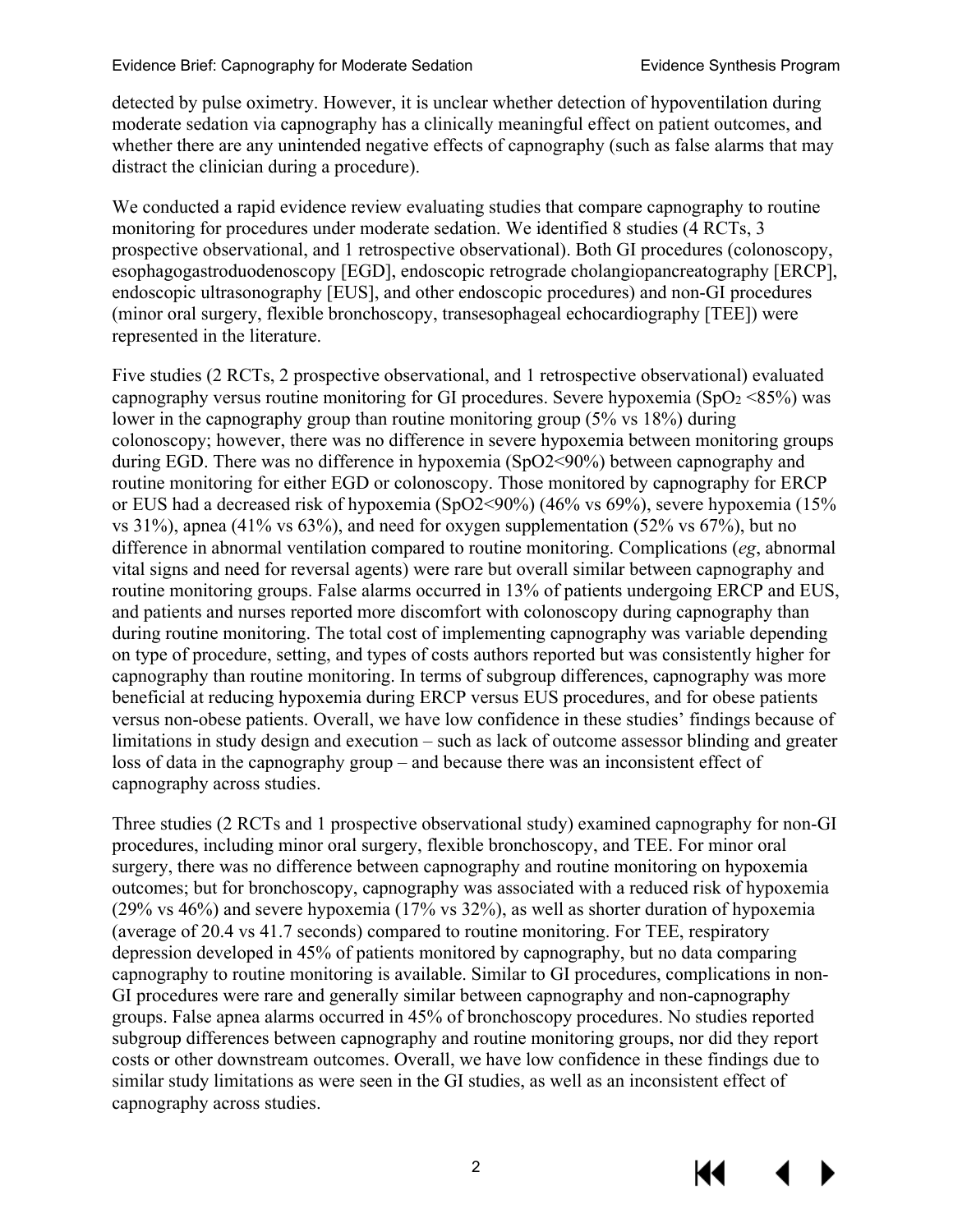#### Evidence Brief: Capnography for Moderate Sedation Evidence Synthesis Program

There were limitations to our rapid review methods as well as limitations of primary studies. First reviewer inclusion of articles and extraction of data with second reviewer checking may have resulted in missing eligible studies or data, although we attempted to reduce this risk by establishing explicit inclusion criteria for studies and developing and using a piloted data abstraction tool. Most primary studies excluded those at highest risk of respiratory event (ASA category IV or V); therefore, findings from our review reflect lower-risk patients. The quality of the available literature was also mixed.

To weigh the added value of capnography monitoring during moderate sedation against potential trade-offs, more studies are needed that evaluate the role of timing and frequency of providerdelivered interventions to address respiratory distress on hypoxemia and clinical outcomes. More studies are also needed on downstream effects of implementing capnography (such as impact on wait times resulting from added procedural time or need for additional staffing or equipment that reduces the number of procedures that can be completed each day) as well as procedures not evaluated in any studies, such as tissue biopsies and cardiac procedures other than TEE.

Overall, the evidence does not support an effect of capnography on clinical outcomes compared to routine monitoring, for any procedure type. However, capnography may improve intermediate outcomes such as risk of hypoxemia and severe hypoxemia during ERCP, EUS, bronchoscopy, and severe hypoxemia for colonoscopy compared to routine monitoring. Capnography does not reduce hypoxemia, severe hypoxemia, or adverse events in other procedures including TEE, minor oral procedures, or EGD.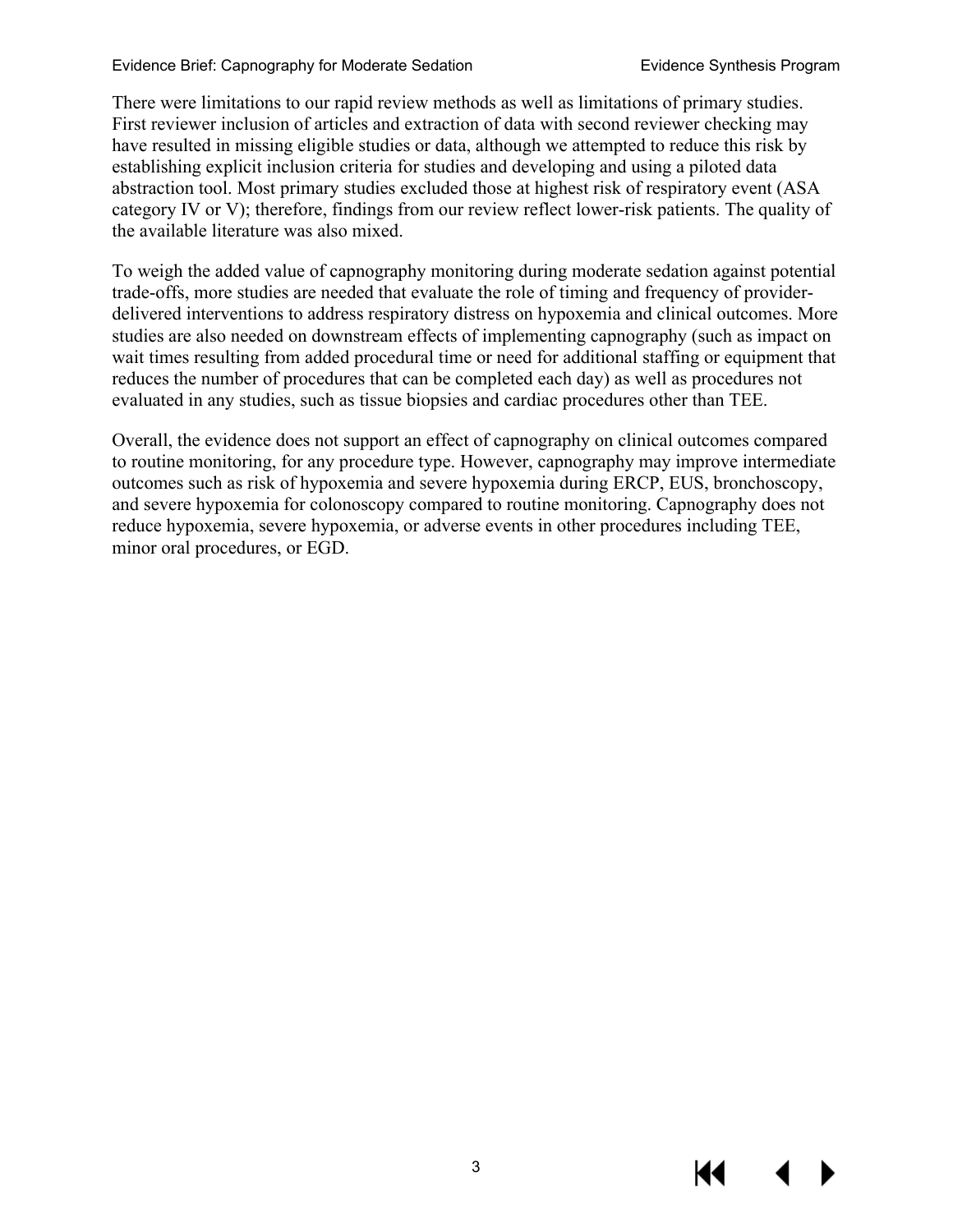# <span id="page-7-0"></span>**EVIDENCE BRIEF**

# <span id="page-7-1"></span>**INTRODUCTION**

# <span id="page-7-2"></span>**PURPOSE**

The ESP Coordinating Center (ESP CC) developed this evidence brief on capnography for moderate sedation in response to a request from the VA National Gastroenterology Program Office and the GI Field Advisory Committee. Findings from this evidence brief will be used to inform the development of a Moderate Sedation Directive by the VA National Anesthesia Service.

# <span id="page-7-3"></span>**BACKGROUND**

Professional society guidelines disagree on the incremental value of adding capnography to routine monitoring during moderate sedation, which is defined by the American Society of Anesthesiologists (ASA) as a drug-induced depression of consciousness during which patients respond purposefully to verbal commands, either alone or accompanied by light tactile stimulation, have adequate spontaneous ventilation, and do not require interventions to maintain a patent airway.<sup>[1](#page-27-1)</sup> Moderate sedation is routinely used for common outpatient procedures performed by gastroenterologists (*eg*, colonoscopy, esophagogastroduodenoscopy [EGD]), pulmonologists (*eg*, bronchoscopy), cardiologists (*eg*, transesophageal echocardiograms, cardiac ablation), interventional radiologists (*eg*, tissue biopsy), dentists, and others. Achieving moderate sedation typically involves use of a benzodiazepine for sedation (such as midazolam) and an opioid (such as fentanyl or meperidine) for pain control. Use of these medications can unintentionally lead to over-sedation including inadvertent deep sedation, $^{2,3}$  $^{2,3}$  $^{2,3}$  which is defined as state in which patients cannot be easily aroused, may have inadequate spontaneous ventilation, and may require assistance in maintaining a patent airway.<sup>1</sup> Capnography refers to the measurement and graphic display of a patient's exhaled carbon dioxide, which correlates with ventilation (taking breaths). Capnography enables earlier detection of hypoventilation than other signs such as low oxygen levels and has been credited with reducing the overall mortality rate associated with general anesthesia, in which capnography monitoring is currently considered the standard of care[.](#page-27-4)<sup>4</sup>

In 2011, the ASA recommended capnography monitoring during moderate and deep sedation based on a consensus document initiated by ASA Committee on Standards and Practice Parameters.<sup>5</sup> Most recently, the 2018 ASA guideline on moderate procedural sedation recommends, "Continual monitoring of ventilatory function with capnography to supplement standard monitoring by observation and pulse oximetry."<sup>6</sup> In contrast, the 2018 American Society for Gastrointestinal Endoscopy guideline for sedation and anesthesia states that "integrating capnography into patient monitoring protocols for endoscopic procedures with moderate sedation has not been shown to improve patient safety" but recommends considering capnography for *deep* sedation[.7](#page-27-7)

The controversy surrounding the need for capnography monitoring during moderate procedural sedation stems from differing views on the clinical significance of identifying hypoventilation earlier with capnography compared to routine monitoring, defined as a combination of oxygen measurements (pulse oximetry), heart rate and electrocardiogram tracking, serial blood pressure

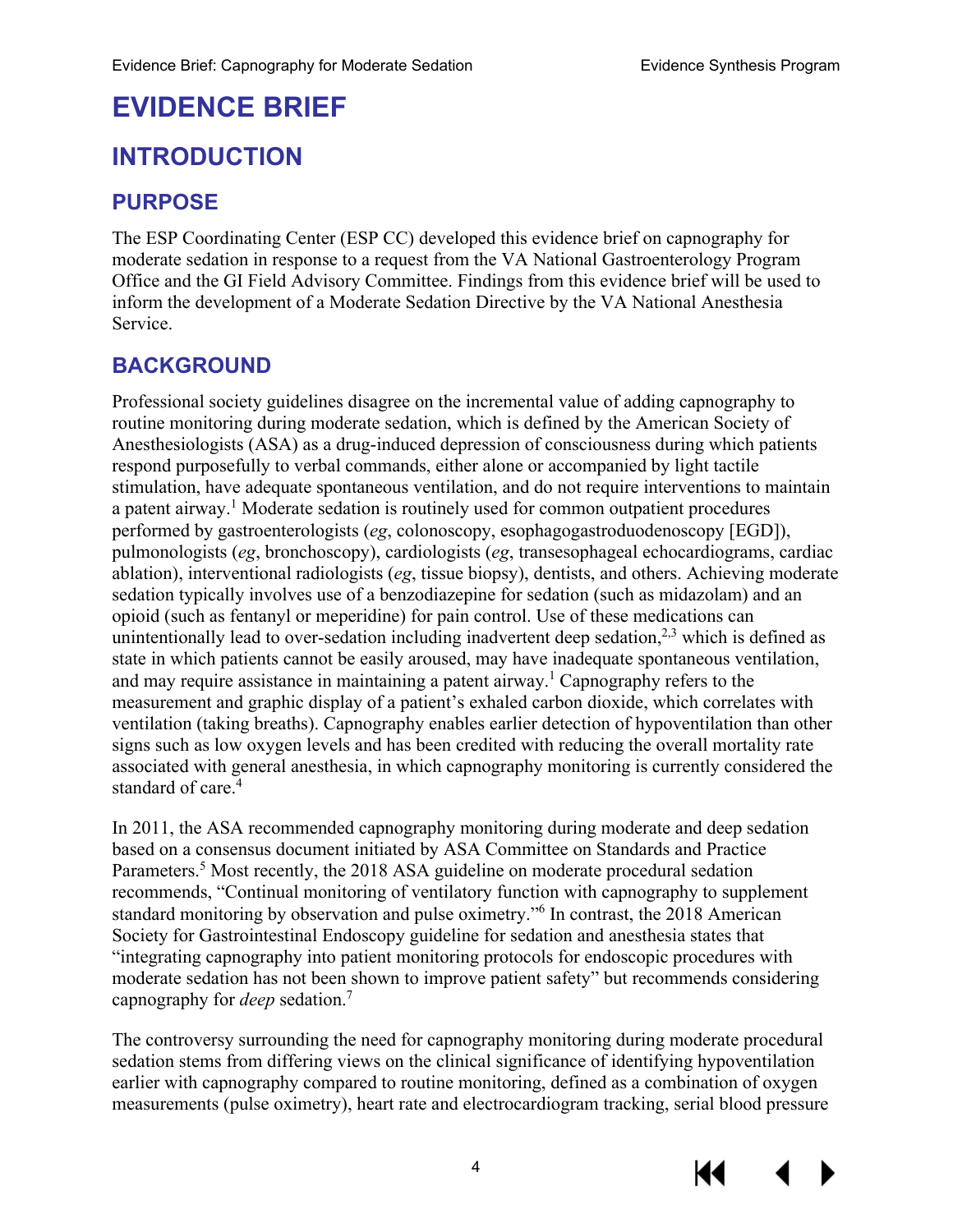#### Evidence Brief: Capnography for Moderate Sedation Evidence Synthesis Program

measurements, and visual assessment for pauses in breathing (apnea) or abnormal breathing.[6](#page-27-6) Abnormalities in any of these measures may indicate evolving respiratory disturbances, which can lead to hypoxemia (low oxygen levels) and in turn lead to serious adverse events such as cardiac arrest. Transient hypoxemia is thought to be common during endoscopic procedures<sup>[8](#page-27-8)</sup> but has been difficult to track due to inconsistent definitions of oxygen desaturation and what changes are clinically meaningful.[9](#page-27-9) Similarly, adverse event (AE) rates in procedural sedation are challenging to quantify due to different AE definitions and reporting standards.<sup>9</sup> In a retrospective evaluation of 324,737 endoscopy cases using opioids and benzodiazepines for sedation, rate of cardiopulmonary deaths was 8 per [10](#page-27-10)0,000 (28 patients in the study).<sup>10</sup> Recognition of respiratory disturbances during a procedure prompts the performing clinician or team member to intervene in ways including waking the patient via verbal or tactile stimulus, repositioning the patient, starting supplemental oxygen, or administering a sedation reversal agent. Members of non-anesthesia specialty groups such as gastroenterology acknowledge the potential benefits of capnography in terms of earlier detection of ventilation abnormalities but cite the overall safety of moderate procedural sedation<sup>11-13</sup> and question whether the added value of capnography justifies potential trade-offs in procedural costs and false alarms.[14](#page-27-12) Concern also exists that capnography monitoring via nasal cannula (the most common method) can interfere with certain procedures, such as EGD and bronchoscopy, and provide unreliable readings.<sup>[15,](#page-27-13)[16](#page-28-0)</sup> On the other hand, proponents of capnography monitoring argue that it is a proven way to prevent procedural complications and should be employed regardless of how infrequently serious complications occur[.17](#page-28-1) Proponents of capnography monitoring also point to limitations of oxygen measurements via pulse oximetry, which can be falsely reassuring when patients are receiving supplemental oxygen.<sup>18</sup>

It is important to note that capnography monitoring in and of itself does not impact patient outcomes. Rather, the potential benefits of capnography are due to interventions taken in response to abnormal capnography findings that otherwise would not have been detected or detected too late with routine monitoring. Thus, the ideal study to determine the added value of capnography in moderate procedural sedation would compare not just rates of hypoxemia detection with and without capnography, but how often patients required interventions to correct respiratory disturbances and how often adverse events such as cardiac arrest occurred. The ideal study would also capture unintended negative consequences of capnography monitoring such as change in procedural costs, false alarms and other distractions for the clinician performing the procedure, and downstream impacts on patient access (*ie,* longer wait times that could result from added procedural time or need for additional staffing or equipment that could reduce the number of procedures that can be completed each day).

# <span id="page-8-0"></span>**SCOPE**

The aim of this rapid systematic review is to evaluate evidence on the benefits and harms of capnography monitoring during moderate sedation and whether these vary by patient characteristics, procedure types, or settings.

# <span id="page-8-1"></span>**KEY QUESTIONS**

Key Question 1: What are the benefits and harms of capnography monitoring during moderate sedation?

KK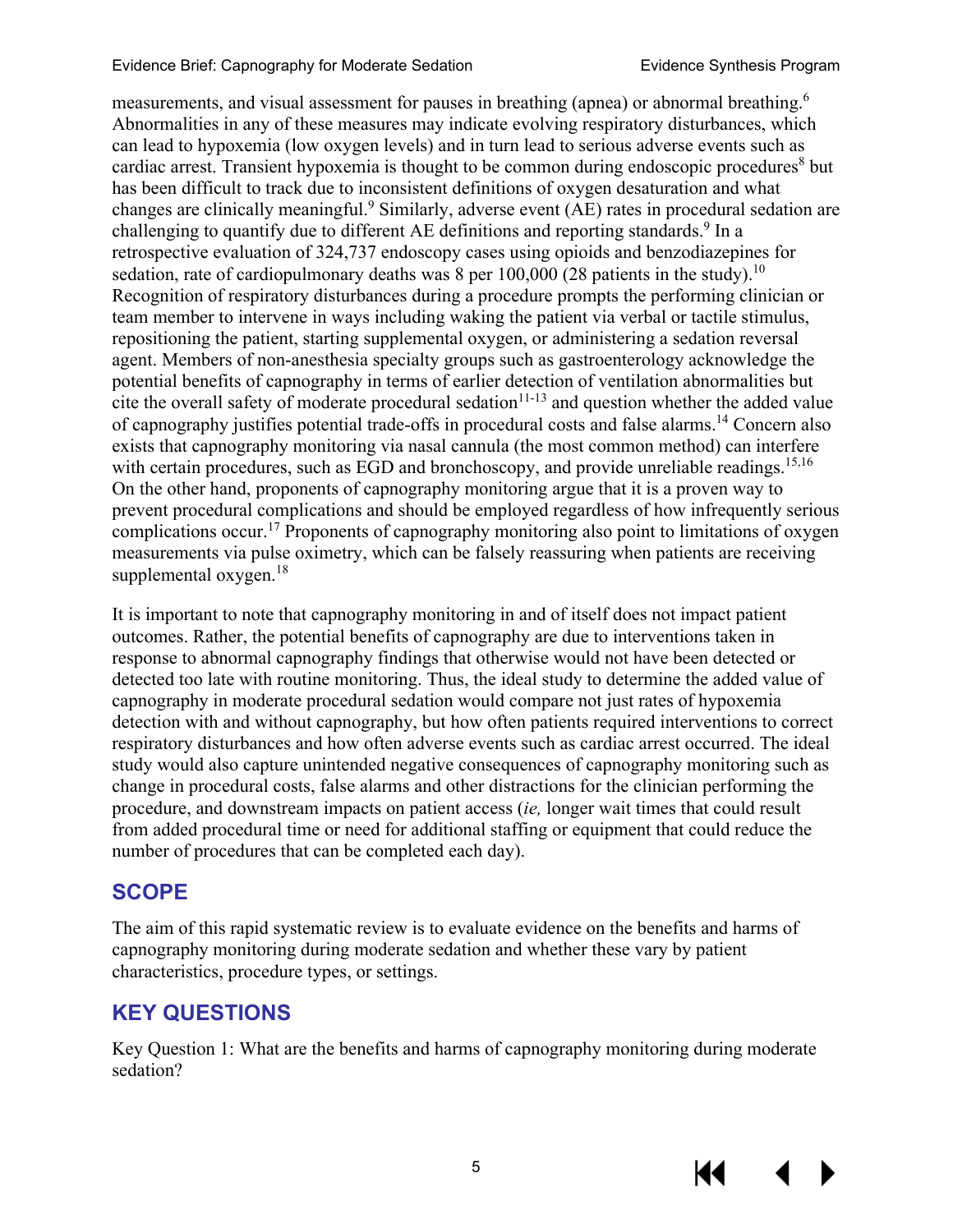Key Question 2: Do these benefits and harms vary by patient characteristics, procedure types, or settings?

# <span id="page-9-0"></span>**ELIGIBILITY CRITERIA**

The ESP included studies that met the following criteria:

- **P**opulation: Adults undergoing procedures with moderate sedation (*eg*, opioid and benzodiazepine medication) by non-anesthesia providers
- Intervention: Routine monitoring (cardiac rate and electrocardiographic rhythm, blood pressure, oxygenation using pulse oximetry, and respiratory frequency and adequacy of ventilation) with capnography
- Comparator: Routine monitoring (cardiac rate and electrocardiographic rhythm, blood pressure, oxygenation using pulse oximetry, and respiratory frequency and adequacy of ventilation) without capnography
- **O**utcomes: Detection of signs and symptoms of respiratory depression, adverse event rates including morbidity and mortality, unplanned interventions or post-procedure ICU or hospital admission, false alarms and other unintended consequences, access to procedural services, cost
- **T**iming: Any
- Setting: Any setting where moderate sedation is used by non-anesthesia providers
- **S**tudy design: Using a best evidence approach, we will prioritize evidence from systematic reviews and multisite comparative studies that adequately controlled for potential patient-, provider-, and system-level confounding factors. Inferior study designs (*eg*, single-site, inadequate control for confounding, noncomparative) will only be accepted to fill gaps in higher-level evidence.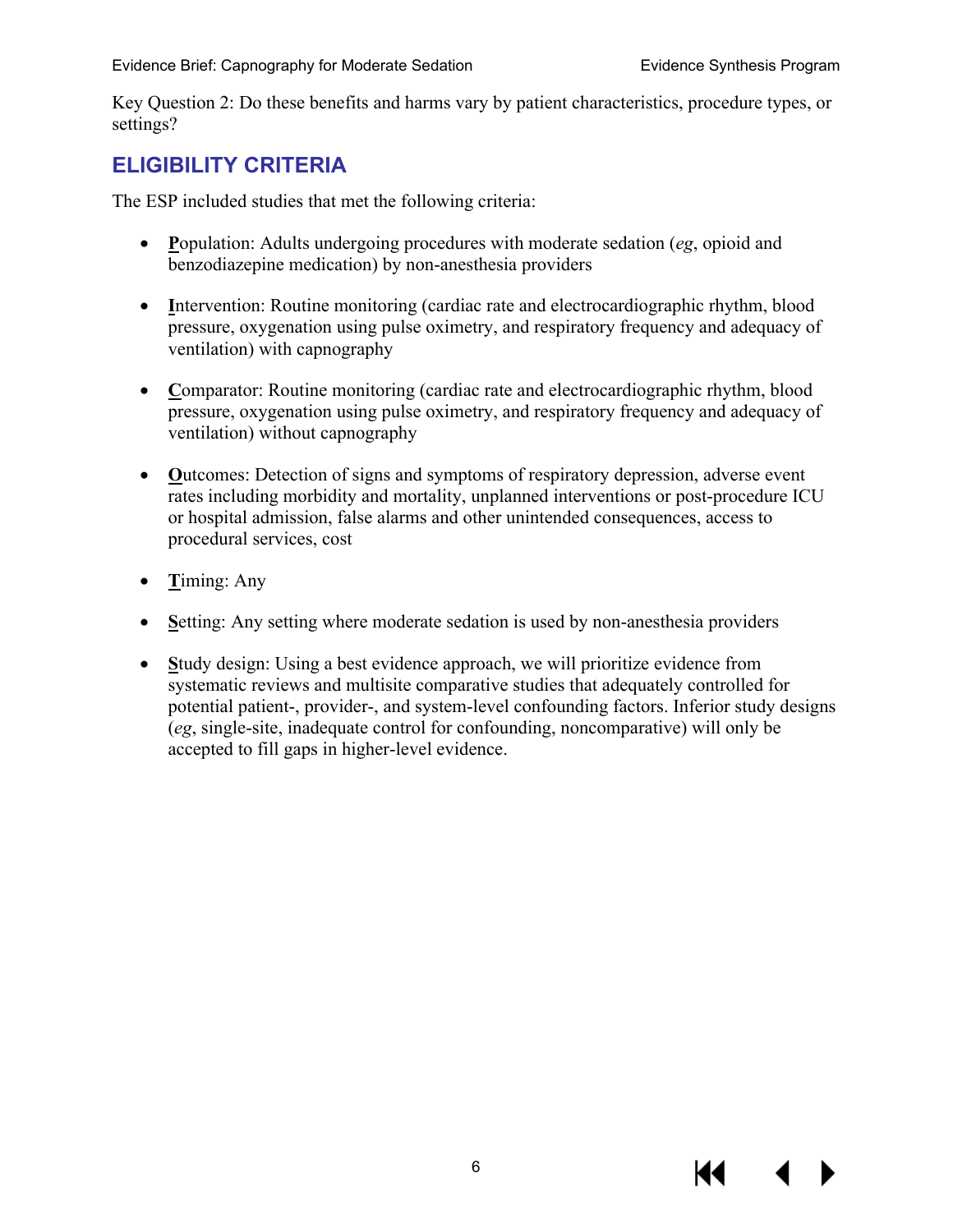# <span id="page-10-0"></span>**METHODS**

# <span id="page-10-1"></span>**SEARCHES AND STUDY SELECTION**

To identify articles relevant to the key questions, our research librarian searched Ovid MEDLINE, CINAHL, Cochrane Central Register of Controlled Trials (CENTRAL), and Cochrane Database of Systematic Reviews (CDSR), using terms for *moderate sedation* and *capnography* from database inception to January 2020 (see Supplemental Materials for complete search strategies). Additional citations were identified from hand-searching reference lists and consultation with content experts. We limited the search to published and indexed articles involving human subjects available in the English language.

Study selection was based on the eligibility criteria described above. We included studies where moderate sedation was induced through a benzodiazepine and an opioid. We excluded studies of propofol, thiopental, methohexital, ketamine, and etomidate. Although these medications can be used to induce moderate sedation, within the VHA setting anesthetic agents can only be administered by an anesthesiologist, nurse anesthetist, or other licensed independent practitioner with training to rescue a patient from general anesthesia.<sup>[19](#page-28-3)</sup> Titles, abstracts, and full-text articles were reviewed by 1 investigator and checked by another. All disagreements were resolved by consensus.

We also contacted manufacturers of capnography devices (Medtronic Inc, Phillips Healthcare, and Welch Allyn Inc) requesting unpublished data on studies that met our inclusion criteria.

## <span id="page-10-2"></span>**QUALITY ASSESSMENT AND DATA EXTRACTION**

We used predefined criteria to rate the internal validity of all studies. We used Cochrane's Risk of Bias 2 (ROB 2) tool to rate randomized controlled trials (RCTs) and the Risk Of Bias In Nonrandomized Studies of Interventions (ROBINS-I) tool to rate non-randomized, controlled studies.<sup>[20,](#page-28-4)[21](#page-28-5)</sup> We abstracted data from all studies and results for each included outcome. All data abstraction and internal validity ratings were first completed by 1 reviewer and then checked by another. All disagreements were resolved by consensus.

## <span id="page-10-3"></span>**STRENGTH OF EVIDENCE ASSESSMENT**

We informally graded the strength of the evidence based on the AHRQ Methods Guide for Comparative Effectiveness Reviews.[22](#page-28-6) This approach incorporates 4 key domains: risk of bias (includes study design and aggregate quality), consistency, directness, and precision of the evidence. Strength of evidence is graded for each key outcome measure and ratings range from high to insufficient, reflecting our confidence that the evidence reflects the true effect.

## <span id="page-10-4"></span>**SYNTHESIS OF DATA**

Due to limited data or heterogeneity, we synthesized the evidence qualitatively.

A draft version of this report was reviewed by peer reviewers as well as clinical leadership (see supplemental materials for disposition of peer review comments). The complete description of our full methods can be found on the PROSPERO international prospective register of



KI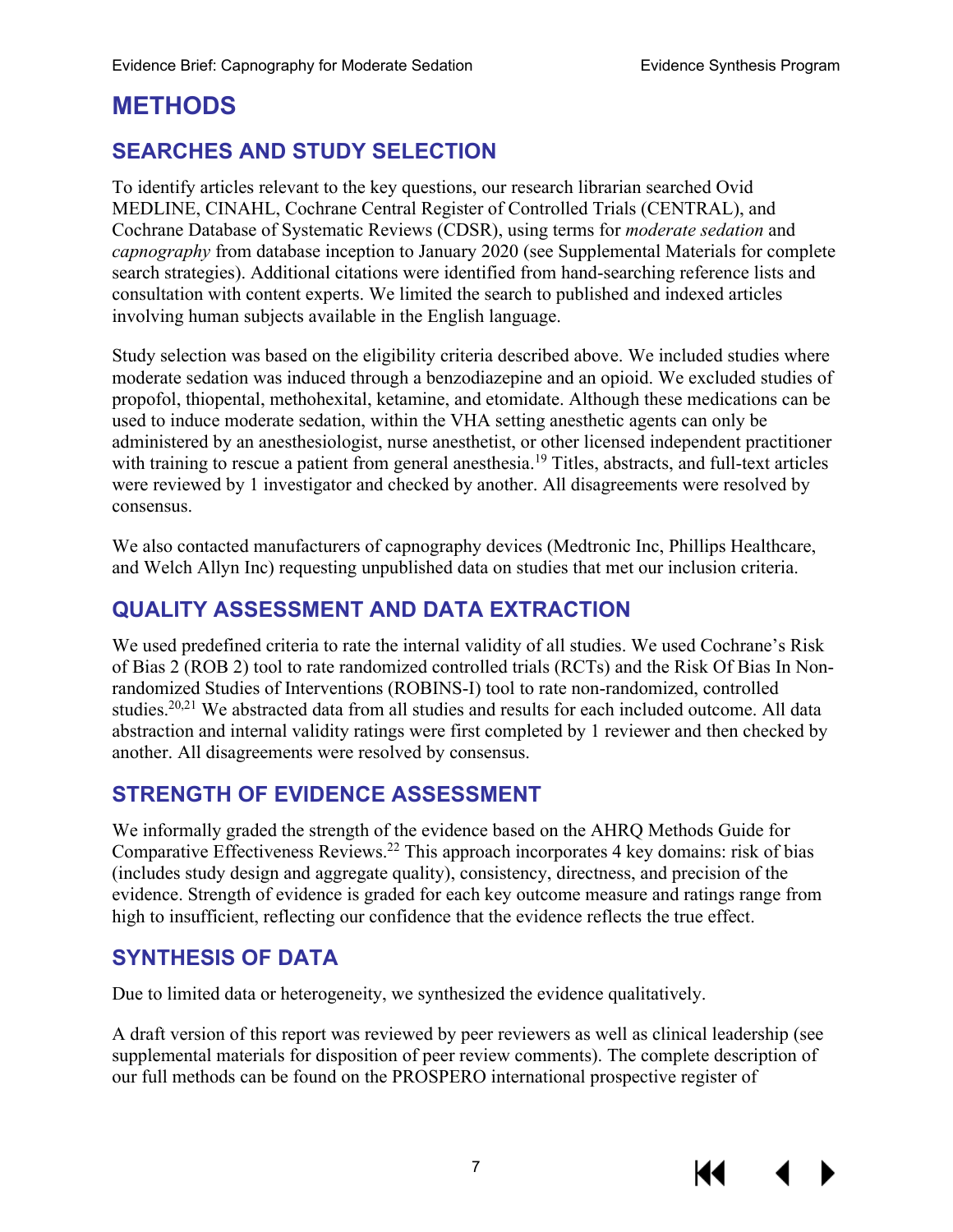systematic reviews [\(http://www.crd.york.ac.uk/PROSPERO/;](http://www.crd.york.ac.uk/PROSPERO/) registration number CRD42020168385).

# <span id="page-11-0"></span>**RESULTS**

The literature flow diagram (Figure 1) summarizes the results of the search and study selection processes. Among 186 potentially relevant citations, 8 published studies<sup>[4,](#page-27-4)[15,](#page-27-13)[23-28](#page-28-7)</sup> (4 RCTs<sup>[23-26](#page-28-7)</sup> and 4 controlled observational studies<sup>[4,](#page-27-4)[15,](#page-27-13)[27,](#page-28-8)28</sup>) met our inclusion criteria. We did not receive any unpublished data from manufacturers of capnography devices.

The 8 included studies examined different types of procedures, including colonoscopy, esophagogastroduodenoscopy (EGD), complex GI procedures such as endoscopic retrograde cholangiopancreatography (ERCP), endoscopic ultrasonography (EUS), upper endoscopy with expandable metal stent placement, photodynamic therapy, and therapeutic push enteroscopy, transesophageal echocardiography (TEE), minor oral surgery, and flexible bronchoscopy. Most studies were conducted in an outpatient procedure unit, but settings also included a dental clinic, an emergency department, and a hospital. Sample size ranged from 49 to 5,466. Study follow-up periods were not reported but can be assumed to have ended after each procedure.

Detailed study-level data abstraction and quality assessment appear in the Supplementary Materials. The most relevant findings for each of these studies appear below, organized into 2 main categories: 1) GI procedures (colonoscopy, EGD, ERCP, EUS, and other complex GI procedures) and 2) other procedures (TEE, oral surgery, and flexible bronchoscopy).

К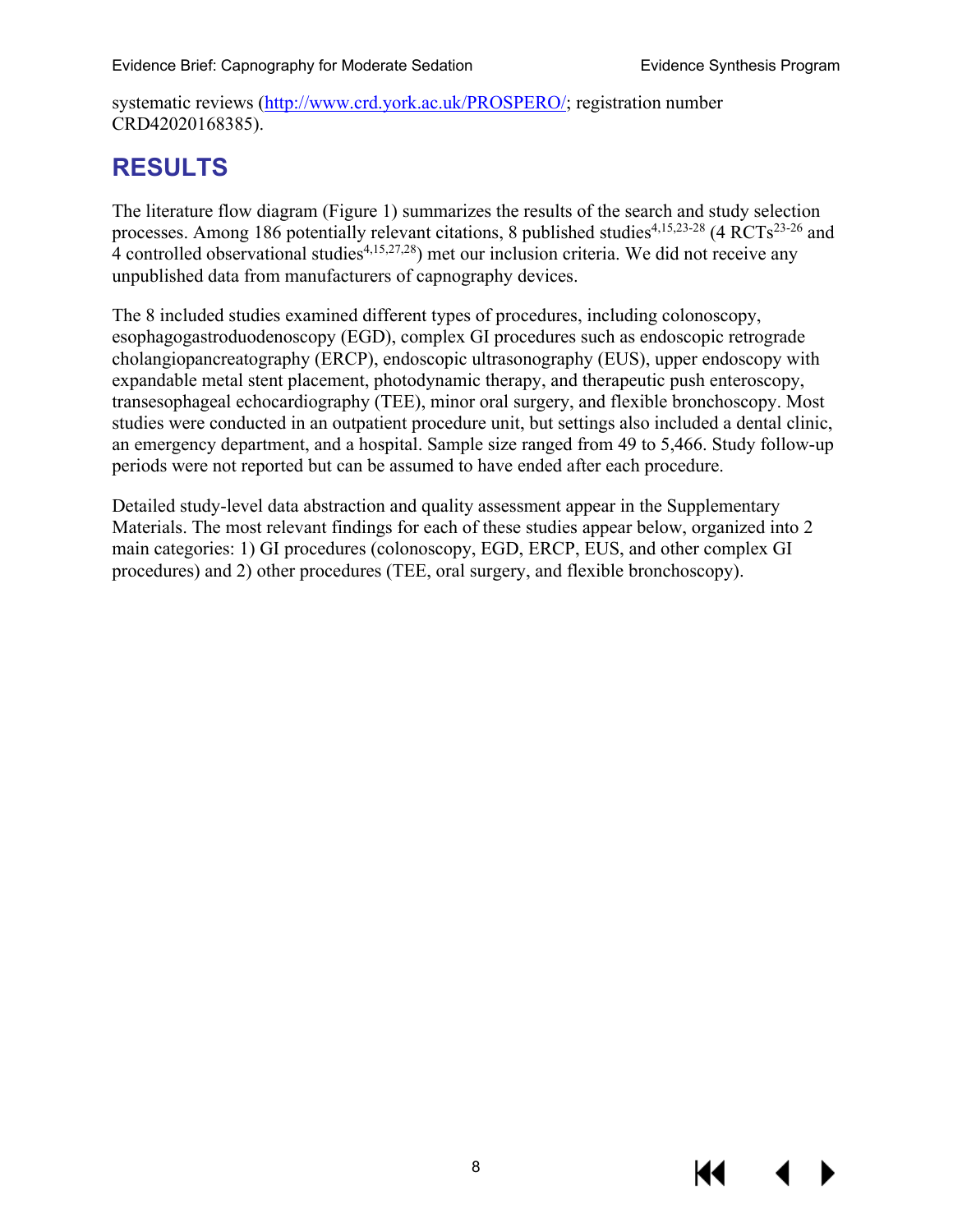# <span id="page-12-0"></span>**LITERATURE FLOW**

#### <span id="page-12-3"></span>**Figure 1: Literature Flowchart**



# <span id="page-12-1"></span>**GI PROCEDURES**

#### <span id="page-12-2"></span>**Overview**

Five studies (2 RCTs,  $^{25,26}$  2 prospective observational,  $^{15,27}$  $^{15,27}$  $^{15,27}$  and 1 retrospective observational)<sup>4</sup> evaluated capnography versus routine monitoring for GI procedures including colonoscopy,<sup>[15](#page-27-13)[,25](#page-28-10)</sup> EGD,<sup>[25](#page-28-10)</sup> ERCP,<sup>26,[27](#page-28-8)</sup> EUS,<sup>[26,](#page-28-11)27</sup> upper endoscopy with expandable metal stent placement,<sup>27</sup> photodynamic therapy,  $27$  and therapeutic push enteroscopy.  $27$  One study included a mix of procedures performed in an adult endoscopy suite but does not provide procedure details[.4](#page-27-4) Selected findings from these 5 studies are presented in Table 1.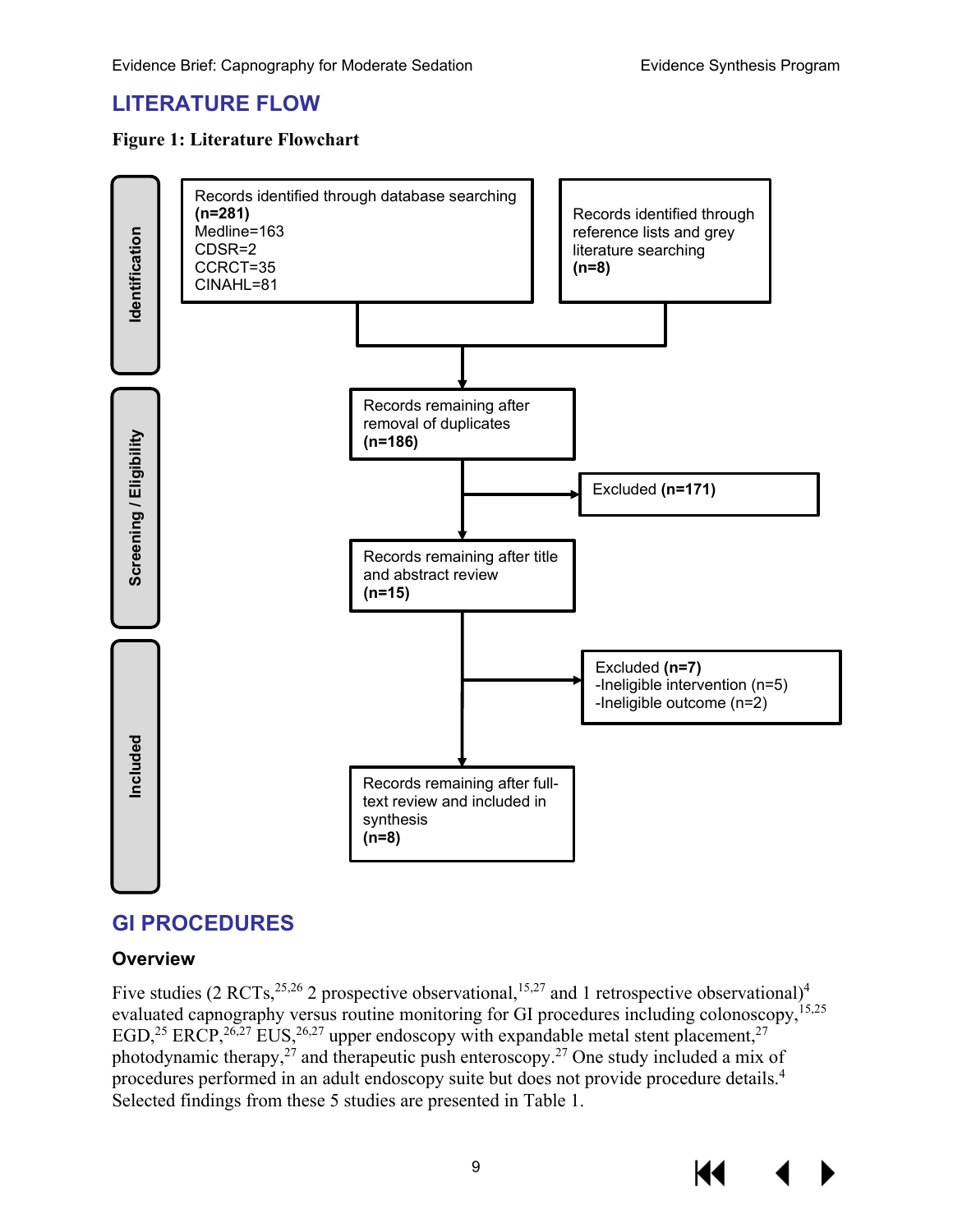## <span id="page-13-0"></span>**Study design and limitations**

Two RCTs<sup>[25](#page-28-10)[,26](#page-28-11)</sup> (total n=805) evaluated the effect of capnography versus routine monitoring on hypoxemia and risk of adverse events for patients undergoing EGD, colonoscopy, ERCP, or EUS. In both RCTs, patients were randomized to either an open or blinded capnography group, with the endoscopy team blinded to assignment throughout the procedure. In both studies, an independent observer monitored capnography and alerted the endoscopist of any respiratory abnormalities in the open capnography group, but only alerted the endoscopist of apnea >30 seconds in the blinded group. The main limitations of the  $RCT<sup>25</sup>$  examining EGD and colonoscopy were that baseline systolic blood pressure was higher in the EGD capnography blinded group versus open group, more patients' data were excluded from the capnography group than the routine monitoring group (8 vs 1 patient), and outcome assessors were aware of what group patients were assigned to. The main limitation of the  $RCT<sup>26</sup>$  examining ERCP and EUS was that outcome assessors were aware of what group patients were assigned to.

Two prospective observational studies<sup>[15,](#page-27-13)[27](#page-28-8)</sup> (total  $n=1,015$ ) provide data on additional outcomes and GI procedures not covered by these RCTs, including 1 hospital's experience implementing capnography for all colonoscopy procedures. The first prospective observational study<sup>15</sup> compared safety, patient satisfaction, and costs of colonoscopy procedures before and after hospital-wide implementation of capnography monitoring. Because data was collected from the 2 groups at different times, there is risk that other factors besides the implementation of capnography (such as hospital-wide quality improvement initiatives or secular trends) could have affected to the results. The second prospective observational study<sup>[27](#page-28-8)</sup> compared capnography versus routine monitoring on hypoxemia outcomes for patients undergoing ERCP, EUS, and other complex procedures. In this study, the endoscopist was blinded to the capnography device and did not receive any information from the independent observer during the procedure, meaning they did not have the opportunity to act on the data collected by capnography. Additional limitations of the study were that outcome assessors were aware of what group patients were in, and there was no information on the number of patients who were approached for or were otherwise eligible for the study compared to the number who enrolled.

One additional retrospective observational study<sup>[4](#page-27-4)</sup> ( $n=5,446$ ) evaluated sedation-related complications in a large series of patients undergoing endoscopic procedures either monitored by capnography or routine monitoring. However, because authors provided limited information on patient characteristics, types of procedures, sedation used, and reason why capnography was used in some procedures but not others, little meaningful information can be drawn from the study.

## <span id="page-13-1"></span>**Hypoxemia outcomes**

In the  $\text{RCT}^{25}$  of EGD and colonoscopies, there was no difference between open and blinded capnography groups on hypoxemia (risk of hypoxemia [SpO2<90%] during EGD: 50% open vs 54% blinded; risk of hypoxemia during colonoscopy: 52% open vs 54% blinded). However, the risk of severe hypoxemia (SpO2<85%) during colonoscopy was lower in the open capnography group (5% vs  $18\%$ ). In the RCT<sup>26</sup> of ERCP and EUS, the open capnography group had a decreased risk of hypoxemia (46% vs 69%), severe hypoxemia (15% vs 31%), apnea (flat line or no respiratory rate ≥15 s) (41% vs 63%), and need for oxygen supplementation (52% vs 67%), but no difference in abnormal ventilation (flat line for  $\geq$ 5 seconds but <15 seconds, >75% reduction in amplitude of respiratory waves for ≥5 seconds) compared to the blinded group. Of

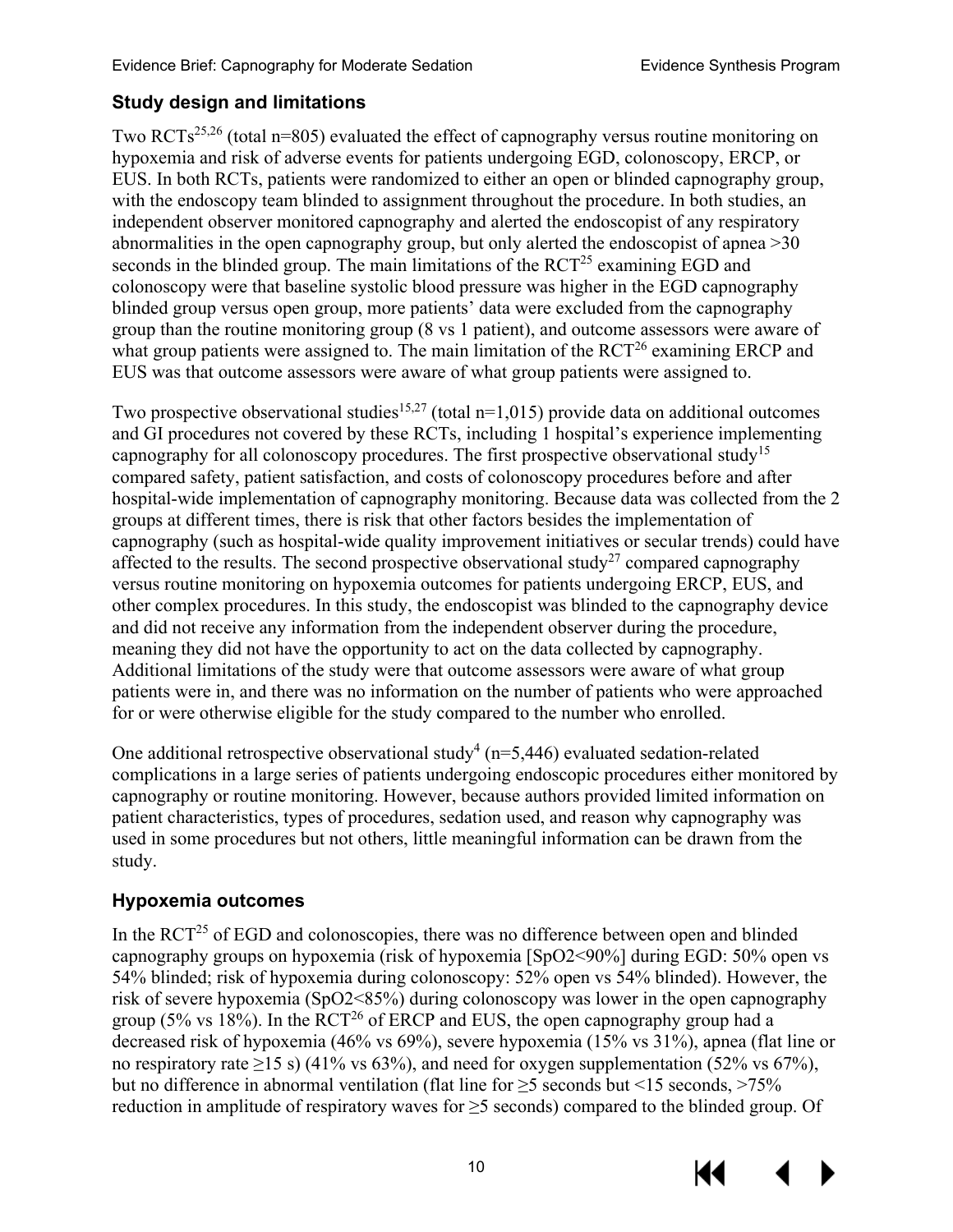patients receiving oxygen supplementation due to hypoxemia in this study, more people in the blinded arm than the open capnography arm had recurrent hypoxemia (38% vs 18%). In a prospective observational study<sup>[27](#page-28-8)</sup> of ERCP, EUS, and other complex GI procedures, 54 episodes of apnea (no respiratory activity ≥30 seconds) and disordered respiration (45-second interval that contained ≥30 seconds of apneic activity) were detected in 49 patients, only 50% of which were caught by pulse oximetry, 5% of which were caught by hypercapnea, and none of which were caught by visual assessment.

The proportion of people who had obstructive sleep apnea – a potential driver of hypoxemia during moderate sedation – was reported in 3 studies. In the  $\rm RCT^{25}$  of EGD and colonoscopies, those with sleep apnea were excluded from enrollment. In the RCT<sup>26</sup> of ERCP and EUS, the percentages of people with sleep apnea were similar between open and blinded capnography groups (11.3% vs 13%). Finally, in the prospective observational study<sup>27</sup> of ERCP, EUS, and other complex GI procedures, the number of people with sleep apnea was not reported but one can infer they were included as a history of sleep apnea was found to be associated with increased propensity to desaturation.

## <span id="page-14-0"></span>**Adverse events and interventions to address respiratory distress**

Complications (*eg*, abnormal vital signs and need for reversal agents) were rare but overall similar between capnography and routine monitoring groups in these studies. In the  $\text{RCT}^{25}$  of EGD and colonoscopies, 1 patient in the EGD open capnography group received naloxone after their procedure due to persistent hypoxemia, and 2 patients in the colonoscopy open capnography group had their procedure terminated early (no other details provided). Similar rates of hypotension and bradycardia were seen in both capnography and routine monitoring groups for both procedure types. In the  $\text{RCT}^{26}$  of ERCP and EUS, there were no deaths in either capnography or routine monitoring groups. False alarms (defined as a flat line of respiratory activity for at least 50 seconds without an associated decrease in oxygen saturations or normal chest excursions) occurred in 35 out of 263 (13%) patients in this study. Authors hypothesized these false alarms were caused by diminution of air stream because of narrow oropharyngeal inlet or blockage of the connecting tube with moisture.

In a prospective observational study<sup>15</sup> of colonoscopies, sedation events (defined as any of the following: oxygen saturation <90% or leading to an intervention; problematic changes in heart rate or blood pressure; any hemodynamic or respiratory condition that interrupted procedure; use of any reversal agent; hospitalization) were similar before and after implementation of capnography (8.2% vs 11.2%), and no patients were hospitalized or required reversal agents in either group. However, patients and nurses reported more discomfort with the colonoscopy procedure after capnography implementation (1.71 vs 1.00 for patients and 1.82 vs 1.33 for nurses on PROSAS survey) than before. In a retrospective observational study<sup>4</sup> of endoscopic procedures, 14 (out of 4,846) procedures without capnography encountered an over-sedation complication that required either assisted bag-mask ventilation or reversal agents while 0 (out of 600) procedures with capnography resulted in an over-sedation complication, although the difference between groups was not statistically significant.

These studies report when patients required reversal agents or bag mask ventilation but do not report how often lesser interventions such as patient stimulation or repositioning occurred. The

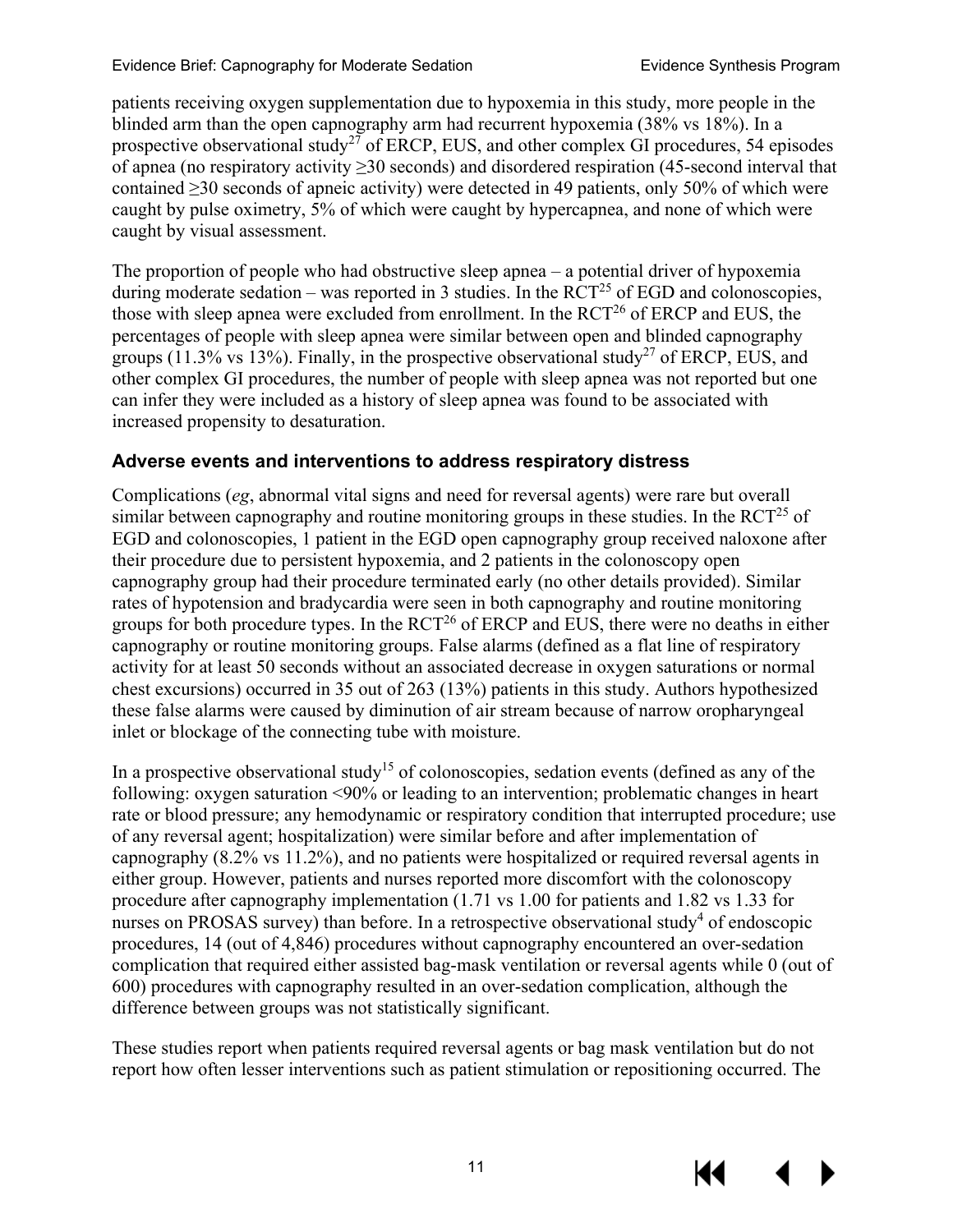studies thereby leave gaps in our full understanding of the practical implications of adding capnography monitoring, such as staffing needs.

#### <span id="page-15-0"></span>**Costs and other system-level outcomes**

The total cost of implementing capnography was variable depending on the type of procedure and setting, as well as what types of costs authors reported. Authors reported both fixed costs (*eg*, costs of procuring and maintaining hardware and software for procedure rooms) as well as variable costs (*eg*, costs of single-use capnograph lines and cannulas). Implementing capnography for colonoscopies in a single hospital was estimated to cost an additional \$40,000 to upgrade procedure rooms and provide cannulas for patients.<sup>[15](#page-27-13)</sup> Capnography was more expensive than routine monitoring for endoscopic procedures in an adult endoscopic unit<sup>[4](#page-27-4)</sup> (costs) were approximately \$2,100-\$12,900 for capnography vs \$725-\$3,075 for pulse oximetry). Finally, the addition of capnography was associated with additional costs for ERCP, EUS, and other complex procedures in another hospital (*ie*, a one-time software activation fee [\$150], an in-line dehumidifying module that is changed weekly [\$23)] and a disposable nasal cannula used for each patient [\$4]).<sup>[27](#page-28-8)</sup>

Studies reported<sup>[25,](#page-28-10)[26](#page-28-11)</sup> that procedure times were generally similar between capnography and routine monitoring groups (EGD lasted 5.6 minutes in both groups; colonoscopy lasted 17.3 in capnography group vs 17.5 minutes in routine group; ERCP/EUS lasted 34.4 in capnography group vs 37.2 minutes in routine group), indicating that capnography does not add time to procedures. Studies did not report any other implementation-related outcomes (such as costs and time required to train staff and any differential staffing requirements during procedures) or any other downstream, system-level outcomes such as wait times.

## <span id="page-15-1"></span>**Differences by subgroups**

One RC[T26](#page-28-11) found that capnography monitoring was more beneficial at reducing hypoxemia during ERCP versus EUS procedures, and for obese patients versus non-obese patients. RCTs<sup>[25,](#page-28-10)[26](#page-28-11)</sup> also reported that certain patient characteristics (older age, female sex, lower baseline oxygen saturation, higher BMI, higher baseline diastolic blood pressure) were associated with hypoxemia across monitoring groups. One RCT<sup>25</sup> also found that higher doses of fentanyl were associated with severe hypoxemia across monitoring groups. One prospective observational study<sup>[27](#page-28-8)</sup> additionally found that patient comorbidities (ischemic heart disease, pack-year smoking history) were associated with apnea and disordered respiration across monitoring groups. A final retrospective observational study<sup>4</sup> found that those who experienced sedation-related complications (all of whom were routinely monitored) had some common patient and procedural characteristics (longer duration of procedure, older age, and medical comorbidities such as previous stroke or COPD), although these weren't compared to those who did not experience sedation-related complications.

## <span id="page-15-2"></span>**Strength of evidence**

We have low confidence in these studies' findings given that outcome assessors and sometimes providers were aware of what group patients were assigned to, more people were excluded from analyses due to data loss in capnography compared to routine monitoring groups, and there was not a consistent effect of capnography seen across studies.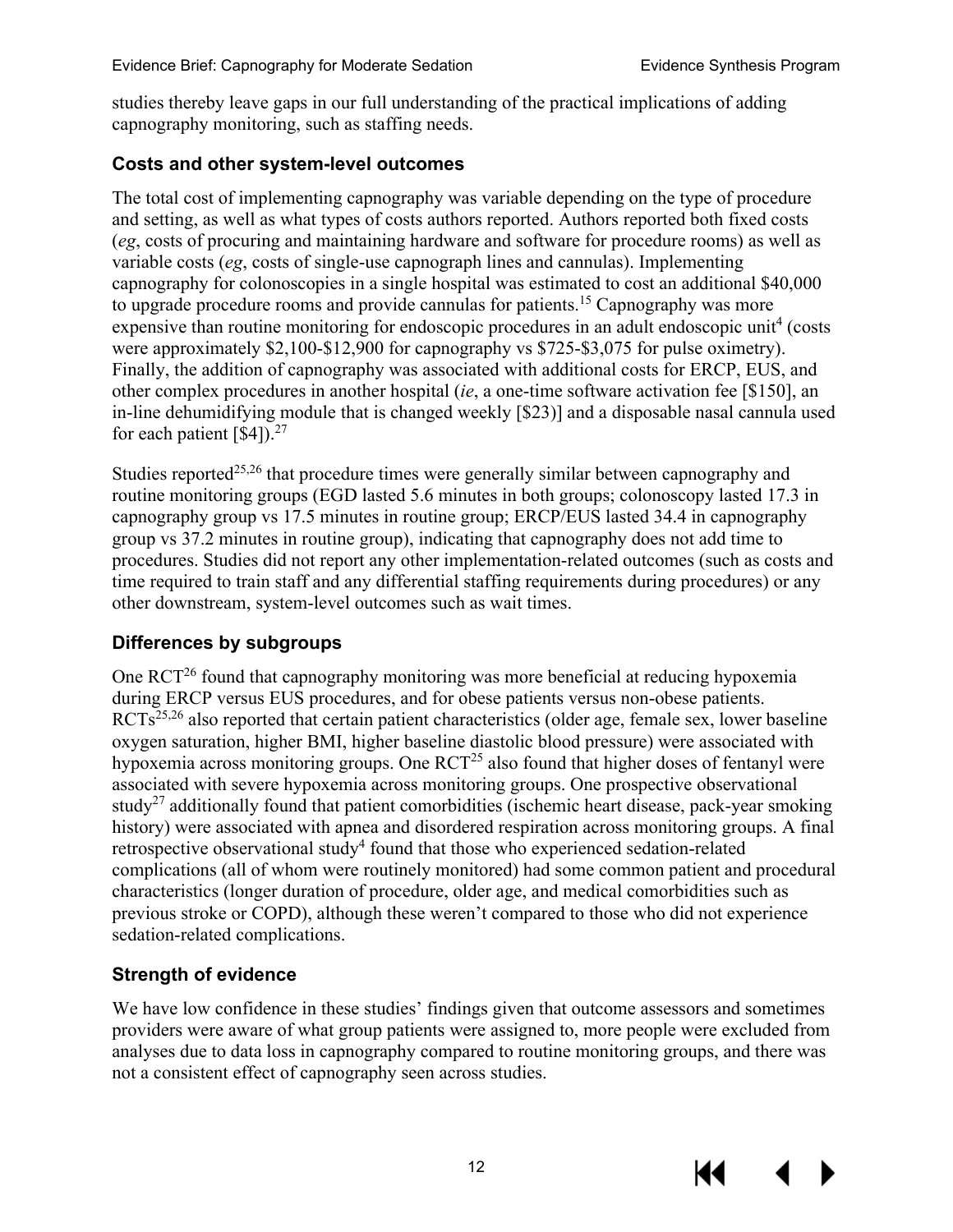| Author year<br>Study design<br>Size                                 | Population &<br>intervention                                                                                                                                                                                                                                                                                                                                                                                                            | Hypoxemia outcomes                                                                                                                                                                                                                                                                                                                                                                                                                                                                                                                                                                                                                                                                                                                                                                                    | Unplanned<br>interventions                                                                                                                                 | Adverse events<br>(eg, false alarms,<br>etc)                                                                                                                                                                                                                                                                               | Relevant<br>subgroup<br>analyses                                                                                                                           |
|---------------------------------------------------------------------|-----------------------------------------------------------------------------------------------------------------------------------------------------------------------------------------------------------------------------------------------------------------------------------------------------------------------------------------------------------------------------------------------------------------------------------------|-------------------------------------------------------------------------------------------------------------------------------------------------------------------------------------------------------------------------------------------------------------------------------------------------------------------------------------------------------------------------------------------------------------------------------------------------------------------------------------------------------------------------------------------------------------------------------------------------------------------------------------------------------------------------------------------------------------------------------------------------------------------------------------------------------|------------------------------------------------------------------------------------------------------------------------------------------------------------|----------------------------------------------------------------------------------------------------------------------------------------------------------------------------------------------------------------------------------------------------------------------------------------------------------------------------|------------------------------------------------------------------------------------------------------------------------------------------------------------|
| Mehta 2016 <sup>25</sup><br><b>RCT</b><br>$n = 542$<br>Fair quality | <b>Population:</b><br>Patients<br>undergoing<br>esophago-<br>gastroduodenosc<br>opy (EGD) or<br>colonoscopy<br>Intervention:<br>Open arm<br>(capnography &<br>routine<br>monitoring with<br>an independent<br>observer who<br>would alert<br>endoscopist of<br>any respiratory<br>abnormalities) vs<br>blinded arm<br>(same<br>intervention but<br>observer would<br>only alert<br>endoscopist<br>when apnea<br>lasted > 30<br>seconds) | <b>EGD</b><br>No difference in rates of<br>hypoxemia (SpO2<90%<br>for $\geq 10$ s): 50% cap vs<br>54% reg<br>No difference in severe<br>hypoxemia (SpO2<85%<br>any duration): 19% vs<br>17%<br>No difference in<br>$\bullet$<br>disordered respirations<br>(>75% reduction from<br>the baseline waveform)<br>No difference in<br>apnea/pseudo apnea<br>(flat line or no respiratory<br>rate $\geq 5$ s)<br>No difference in<br>hypoventilation<br>(respiratory rate ≤8<br>breaths/min)<br>Colonoscopy<br>No difference in rates of<br>hypoxemia between<br>groups (52% vs 54%),<br>disordered respiration,<br>apnea, pseudo apnea,<br>or hypoventilation<br>Fewer people in open<br>$\bullet$<br>capnography group<br>experienced severe<br>hypoxemia than routine<br>monitoring group (5% vs<br>18%) | 1 subject in the<br>EGD open<br>capnography<br>group received<br>naloxone-<br>reversal agent<br>post<br>procedurally<br>due to<br>persistent<br>hypoxemia. | <b>EGD</b><br>• Similar rates of<br>hypotension &<br>bradycardia in<br>both groups<br>• Neither group<br>had any<br>procedures<br>terminated early<br>Colonoscopy<br>• Similar rates of<br>hypotension &<br>bradycardia in<br>both groups<br>• 2/231 people in<br>open<br>capnography<br>had procedure<br>terminated early | <b>NR</b>                                                                                                                                                  |
| Qadeer<br>200926<br><b>RCT</b><br>$n = 263$<br>Good quality         | <b>Population:</b><br>Adult<br>inpatients/outpati<br>ents undergoing<br><b>ERCP or EUS</b><br>Intervention:<br>Open arm<br>(capnography &<br>routine<br>monitoring with<br>an independent                                                                                                                                                                                                                                               | Fewer people in<br>capnography arm than<br>routine monitoring arm<br>experienced:<br>• Any hypoxemia<br>(SpO2<90% for ≥15 s):<br>46% vs 69%.<br>• Severe hypoxemia<br>(SpO2<85% any<br>duration): 15% vs 31%.                                                                                                                                                                                                                                                                                                                                                                                                                                                                                                                                                                                         | <b>NR</b>                                                                                                                                                  | • False alarms: in<br>35 (13%)<br>procedures,<br>capnography<br>erroneously<br>displayed flat<br>line for >50<br>seconds<br>• No other<br>adverse events                                                                                                                                                                   | Capnography<br>more<br>beneficial at<br>reducing<br>occurrence<br>of hypoxemia<br>for ERCP<br>compared<br>with EUS<br>and in obese<br>patients<br>compared |

#### <span id="page-16-0"></span>**Table 1. Selected findings of studies of capnography versus routine monitoring for GI procedures**

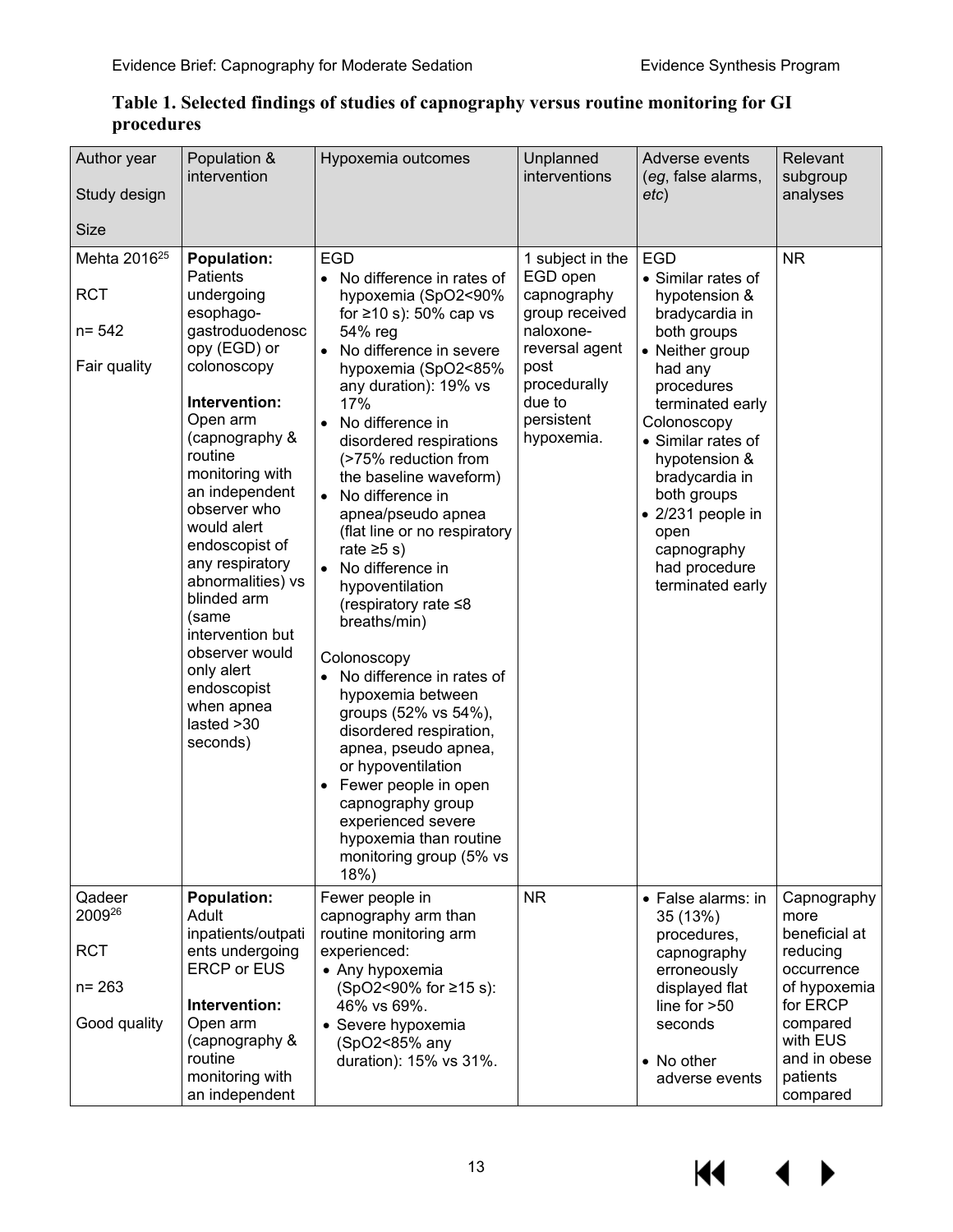| Author year<br>Study design<br><b>Size</b>                                                    | Population &<br>intervention                                                                                                                                                                                                                                                                        | Hypoxemia outcomes                                                                                                                                                                                                                                                                                                                             | Unplanned<br>interventions                                                    | Adverse events<br>(eg, false alarms,<br>etc)                                                                                                                                                                       | Relevant<br>subgroup<br>analyses |
|-----------------------------------------------------------------------------------------------|-----------------------------------------------------------------------------------------------------------------------------------------------------------------------------------------------------------------------------------------------------------------------------------------------------|------------------------------------------------------------------------------------------------------------------------------------------------------------------------------------------------------------------------------------------------------------------------------------------------------------------------------------------------|-------------------------------------------------------------------------------|--------------------------------------------------------------------------------------------------------------------------------------------------------------------------------------------------------------------|----------------------------------|
|                                                                                               | observer who<br>would alert<br>endoscopist of<br>any respiratory<br>abnormalities) vs<br>blinded arm<br>(same<br>intervention but<br>observer would<br>only alert<br>endoscopist<br>when apnea<br>lasted > 30<br>seconds)                                                                           | • Apnea (flat line or no<br>respiratory activity ≥15<br>s): 41% vs 63%<br>No difference between<br>groups in abnormal<br>ventilation (flat line for ≥5<br>seconds but <15 seconds,<br>>75% reduction in<br>amplitude of respiratory<br>waves<br>for $\geq$ 5 seconds): 77% vs<br>82%                                                           |                                                                               | occurred in<br>either group                                                                                                                                                                                        | with<br>nonobese<br>patients.    |
| Barnett 2016 <sup>15</sup><br>Prospective<br>case-control<br>$n = 966$<br>Fair quality        | <b>Population:</b><br>Adult patients<br>undergoing<br>colonoscopy<br>Intervention:<br>Before and after<br>hospital-wide<br>capnography<br>implementation                                                                                                                                            | Sedation events (oxygen<br>saturation <90% or leading<br>to an intervention;<br>problematic changes in<br>heart rate or blood<br>pressure; any<br>hemodynamic or<br>respiratory condition that<br>interrupted procedure; use<br>of any reversal agent;<br>hospitalization) were similar<br>in both cohorts (8.2%<br>pre-cap vs 11.2% post-cap) | No reversal<br>agents needed<br>and no<br>hospitalizations<br>in either group | Patients and<br>nurses reported<br>more discomfort<br>with colonoscopy<br>procedure after<br>capnography<br>implementation<br>(1.71 vs 1.00 for<br>patients and 1.82<br>vs 1.33 for nurses<br>on PROSAS<br>survey) | <b>NR</b>                        |
| Vargo 2002 <sup>27</sup><br>Prospective<br>observational<br>study<br>$n = 49$<br>Fair quality | <b>Population:</b><br>Hospitalized pts<br>undergoing<br>ERCP, EUS,<br>upper endoscopy<br>with expandable<br>metal stent<br>placement,<br>photodynamic<br>therapy, or<br>therapeutic push<br>enteroscopy<br><b>Intervention: All</b><br>pts monitored by<br>capnography and<br>routine<br>monitoring | Episodes of apnea (no<br>respiratory activity $\geq 30$ s)<br>and disordered respiration<br>(45 s interval that contained<br>$\geq$ 30 s of apneic activity)<br>(ADR) detected by<br>capnography = $54$ .<br>ADR detected by pulse<br>oximetry (50% of time),<br>hypercapnea (5.5% of<br>time), and visual<br>assessment (0% of time).         | <b>NR</b>                                                                     | <b>NR</b>                                                                                                                                                                                                          | <b>NR</b>                        |
| Koniaris<br>20034<br>Retrospective                                                            | <b>Population:</b><br>Adult patients<br>$(n=5,466)$ who<br>underwent                                                                                                                                                                                                                                | <b>NR</b>                                                                                                                                                                                                                                                                                                                                      | <b>NR</b>                                                                     | 14 (out of 4,846)<br>procedures<br>without<br>capnography<br>encountered an                                                                                                                                        | <b>NR</b>                        |

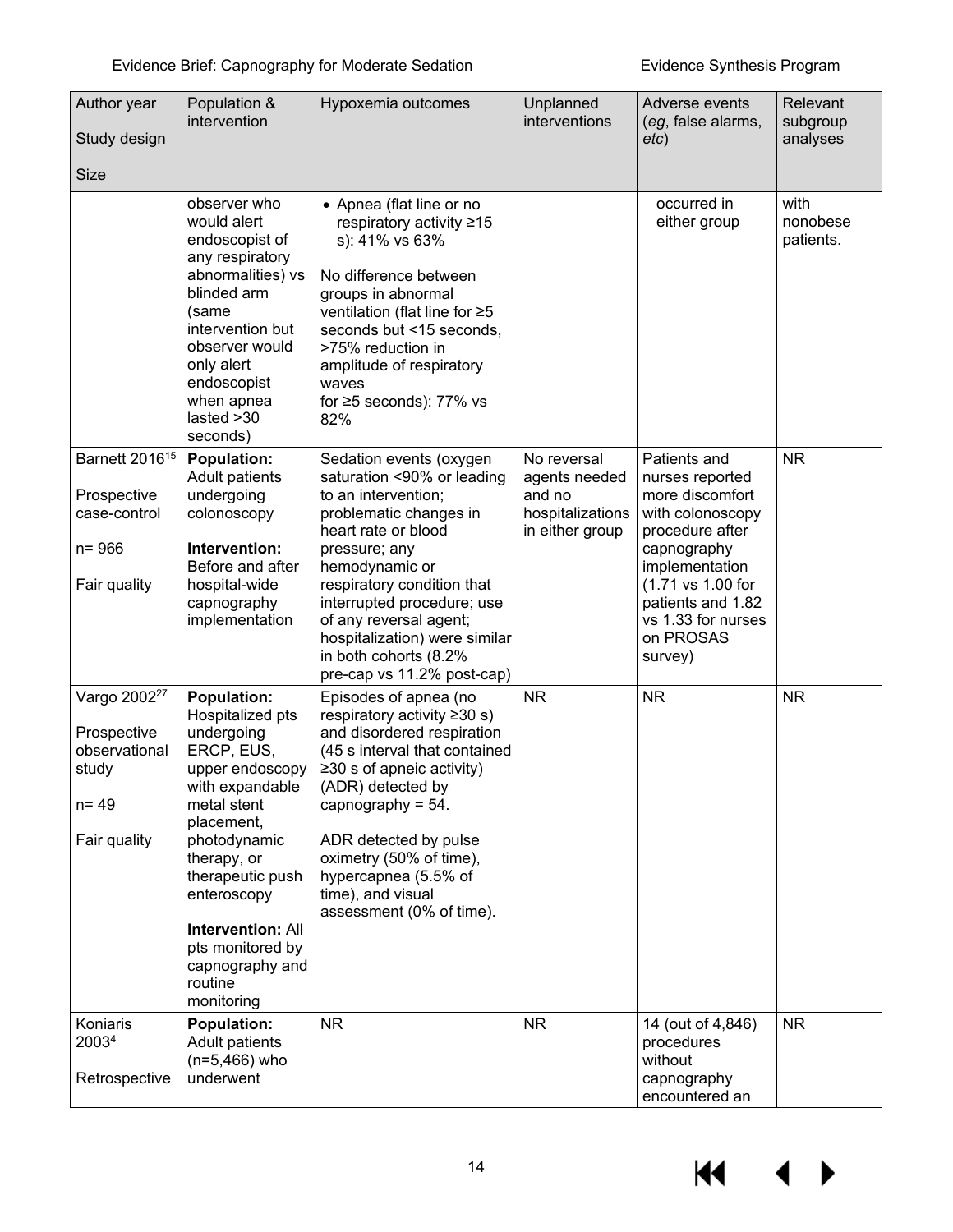| Author year<br>Study design<br><b>Size</b> | Population &<br>intervention                                                                                    | Hypoxemia outcomes | Unplanned<br>interventions | Adverse events<br>(eg, false alarms,<br>etc)                                                                                                                                                                                                                                         | Relevant<br>subgroup<br>analyses |
|--------------------------------------------|-----------------------------------------------------------------------------------------------------------------|--------------------|----------------------------|--------------------------------------------------------------------------------------------------------------------------------------------------------------------------------------------------------------------------------------------------------------------------------------|----------------------------------|
| $n = 5,446$<br>Poor quality                | endoscopic<br>procedures<br>Intervention:<br>Capnography &<br>routine<br>monitoring vs<br>routing<br>monitoring |                    |                            | over-sedation<br>complication that<br>required either<br>assisted bag-<br>mask ventilation<br>or reversal<br>agents. Zero (out<br>of 600)<br>procedures with<br>capnography<br>encountered an<br>over-sedation<br>complication. No<br>statistical<br>difference<br>between 2 groups. |                                  |

# <span id="page-18-0"></span>**OTHER PROCEDURES**

#### <span id="page-18-1"></span>**Overview**

Three studies (2 RCTs and 1 prospective observational study) examined capnography for non-GI procedures, including minor oral surgery,<sup>23</sup> flexible bronchoscopy,<sup>24</sup> and TEE.<sup>28</sup>

## <span id="page-18-2"></span>**Study design and limitations**

One  $\text{RCT}^{23}$  (n=190) compared capnography to routine monitoring for patients undergoing minor oral surgery on hypoxemia outcomes. A major limitation of this study is that patients and providers were aware of their group assignment by the time of the surgery. An additional limitation was that more people in the capnography group than routine monitoring group were removed from analysis because of missing data (6 vs 2 people). A second  $RCT^{24}$  (n=185) compared capnography to routine monitoring for patients undergoing flexible bronchoscopy on hypoxemia outcomes, false alarms, and risk of adverse events. Similar to the previous RCT, providers were aware of group assignment before the procedure. In addition, 21 total patients were excluded from analysis due to protocol deviations or incomplete data on vital signs (although rates of missing data were similar between capnography and routine monitoring groups). A third prospective observational study<sup>28</sup> (n=200) of patients undergoing transesophageal echocardiography (TEE) provides data on how many patients experienced respiratory depression as measured by capnography as well as overall rates of sedation reversal agents or advanced airway procedures. However, because all providers were blinded to the capnography monitor during the procedures and no comparative analyses were conducted afterwards, no comparative data is available on the effect of capnography compared to routine monitoring.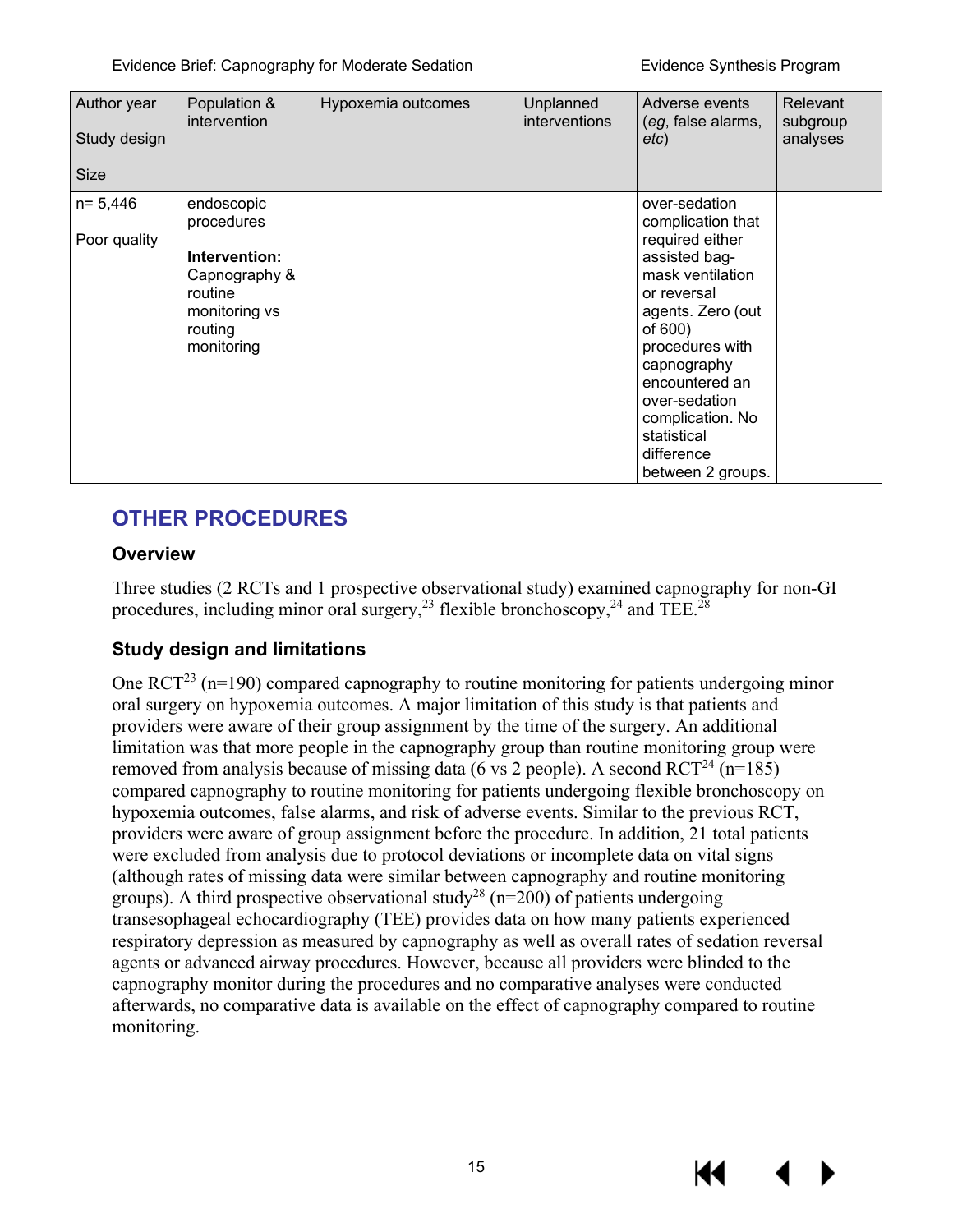## <span id="page-19-0"></span>**Hypoxemia outcomes**

In the  $\text{RCT}^{23}$  of minor oral surgeries, there was no difference between capnography and routine monitoring on any hypoxemia outcomes (including any hypoxemia  $[SpO2 \leq 94\%]$ , moderate hypoxemia [SpO2 90-92%] or severe hypoxemia [SpO2 <90%]). In the  $RCT^{24}$  of flexible bronchoscopy, capnography was associated with reduced risk of hypoxemia (SpO2 <90%) (29% vs 46%) and severe hypoxemia (SpO2 <85%) (17% vs 32%), as well as reduced duration of hypoxemia (average of 20.4 vs 41.7 seconds) compared to routine monitoring. In the prospective observational study<sup>28</sup> of TEE, respiratory depression (defined as ETCO2 level of greater  $\geq 50$  mm Hg at any time during the procedure, an ETCO2 change from baseline greater than 10 mm Hg, or a loss of ETCO2 waveform  $\geq$ 15 seconds) developed in 45% of patients monitored by capnography. This study's abstract states that capnography identified respiratory depression earlier than pulse oximetry but does not provide data to support this statement.

The proportion of people who had obstructive sleep apnea was reported in 2 studies. In the  $RCT<sup>24</sup>$  of flexible bronchoscopy, those with severe sleep apnea were excluded. In the prospective observational study<sup>28</sup> of TEE, 15% of participants had obstructive sleep apnea and 7.5% used a CPAP or BiPAP machine.

#### <span id="page-19-1"></span>**Adverse events and interventions to address respiratory distress**

Similar to GI procedures, complications in non-GI procedures were rare and generally similar between capnography and non-capnography groups. In the  $\mathrm{RCT}^{24}$  of flexible bronchoscopy, there were similar rates of adverse events (hypotension and bradycardia) in both capnography and routine monitoring groups. False apnea alarms (flat line >10 seconds determined to be false after physical assessment) occurred in 45% of these procedures. Of note, bronchoscopy is often performed by inserting a tube through the nose, which can interfere with capnography reading which is also measured through the nose. False alarms in this study were caused by continuous suction with bronchoscope, oral suction with suction catheter, or disconnection or obstruction of sample line, and authors noted the suction may have prevented the capnography device from sampling expired air. The prospective observational study<sup>28</sup> of TEE concluded that blinding providers to capnography data and not giving patients a subsequent intervention to address respiratory depression "was not harmful" but did not provide any data to support this.

The  $RCT<sup>23</sup>$  of minor oral surgeries reported that more people in the capnography group received verbal stimulation to take breaths than in the control group (54 vs 38 people), but the number of people requiring supplemental oxygen was the same  $(3 \text{ in each group})$ . The RCT<sup>24</sup> of flexible bronchoscopy reported that interventions to address apnea or hypoxemia episodes were similar in capnography versus routine monitoring groups, with the most commonly received procedures being increased  $O_2$  supply (45 vs 42 participants) and a chin-lift/jaw-thrust movement (14 vs 8). Timing of these interventions was not reported. The prospective observational study<sup>28</sup> of TEE blinded providers to capnography throughout the procedure.

## <span id="page-19-2"></span>**Costs and other system-level outcomes**

The RCT<sup>24</sup> of bronchoscopy reported procedure times were similar in capnography versus routing monitoring groups (28.3 vs 27.4 minutes), indicating the use of capnography did not increase procedure time. No studies reported on costs or any other downstream outcomes such as access.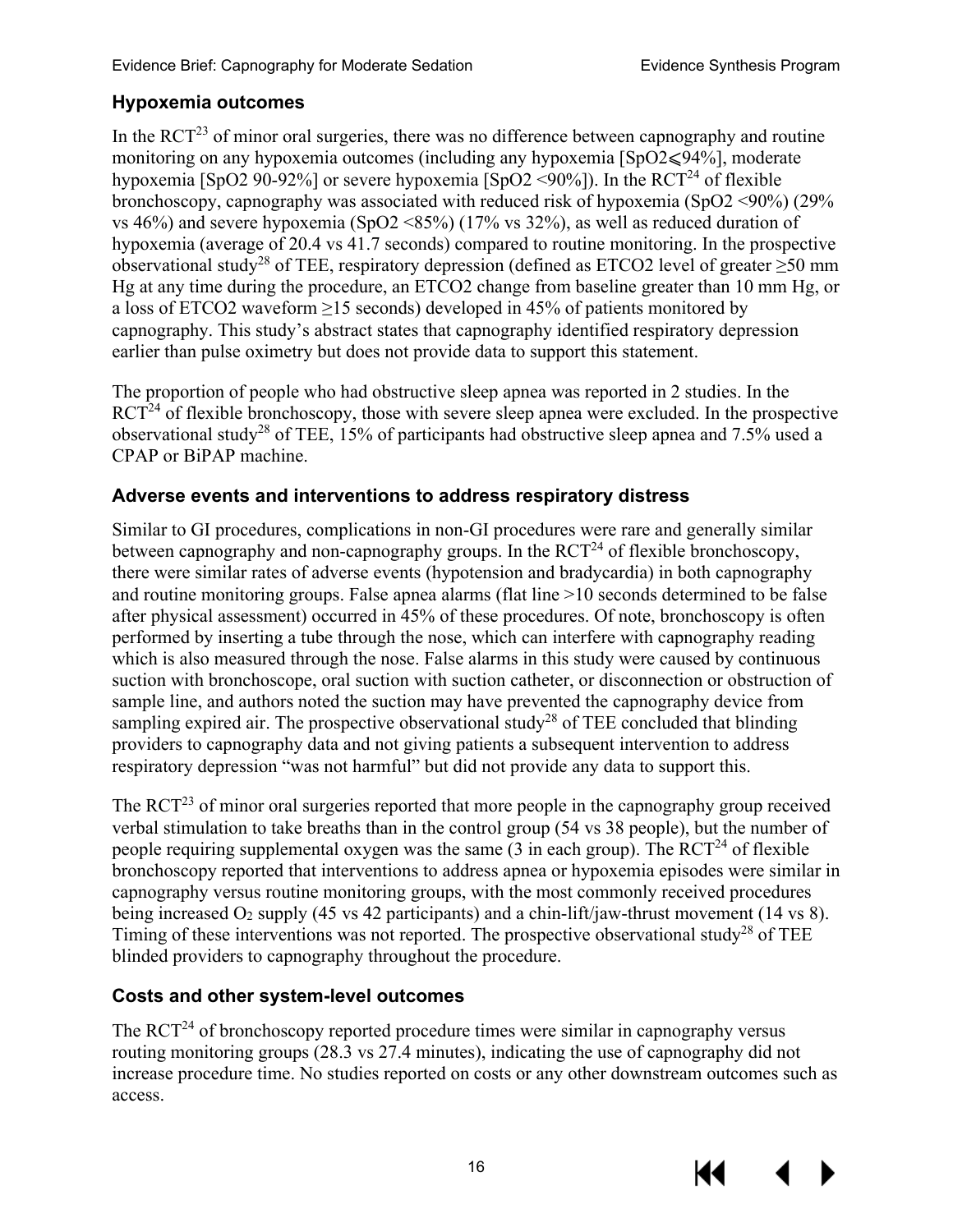#### <span id="page-20-0"></span>**Differences by subgroups**

None of these studies reported subgroup differences in the effect of capnography versus routine monitoring. However, 1 prospective observational study<sup>28</sup> did report that those with lower baseline respiratory rates and those who received more hydromorphone were more likely to experience respiratory depression during TEE across monitoring groups.

#### <span id="page-20-1"></span>**Strength of evidence**

We have low confidence in these studies' findings, as providers were made aware of which group patients were assigned to assignment before the procedure, more data was missing from capnography than routine monitoring groups, and the effects of capnography were inconsistent across procedure types.

#### <span id="page-20-2"></span>**Table 2. Selected findings of studies of capnography versus routine monitoring for non-GI procedures**

| Author year<br>Study design<br><b>Size</b>                          | Population &<br>intervention                                                                                                                                              | Hypoxemia<br>outcomes                                                                                                                                                                                                                                               | Unplanned<br>interventions | Adverse events<br>(eg, false)<br>alarms, etc.)                                                                                                                                                         | Subgroup<br>differences |
|---------------------------------------------------------------------|---------------------------------------------------------------------------------------------------------------------------------------------------------------------------|---------------------------------------------------------------------------------------------------------------------------------------------------------------------------------------------------------------------------------------------------------------------|----------------------------|--------------------------------------------------------------------------------------------------------------------------------------------------------------------------------------------------------|-------------------------|
| Brady 2016 <sup>23</sup><br><b>RCT</b><br>$n = 190$<br>Fair quality | <b>Population: Patients</b><br>undergoing minor oral<br>procedures<br>Intervention:<br>Capnography & routine<br>monitoring vs routine<br>monitoring alone                 | No difference<br>between groups in<br>the proportion of<br>patients who<br>experienced:<br>• Any hypoxemia<br>(SpO2≤94% any<br>duration) 34% vs<br>39%<br>• Moderate<br>hypoxemia (SpO2<br>90-92%) 25% vs<br>24%<br>• Severe hypoxemia<br>(SpO2 <90%) 12%<br>vs 8%  | <b>NR</b>                  | <b>NR</b>                                                                                                                                                                                              | <b>NR</b>               |
| Ischiwata<br>201824<br><b>RCT</b><br>$n = 185$<br>Fair quality      | <b>Population: Patients</b><br>undergoing sedated<br>flexible bronchoscopy<br>(FB)<br>Intervention:<br>Capnography & routine<br>monitoring vs routine<br>monitoring alone | Those in<br>capnography arm<br>had better outcomes<br>than routine<br>monitoring in terms<br>of:<br>• Any hypoxemia<br>(SpO2 <90%)<br>29% vs 46%<br>Duration of<br>$\bullet$<br>hypoxemia: 20.4<br>vs 41.7 seconds<br>Severe hypoxemia<br>(SpO2 <85%)<br>17% vs 32% | <b>NR</b>                  | 83/185 (45%)<br>procedures had<br>false apnea<br>alarms<br>Groups were<br>similar in terms<br>of hypotension<br>and bradycardia<br>$(2 \text{ vs } 1)$ and<br>bradycardia<br>alone $(2 \text{ vs } 1)$ | <b>NR</b>               |

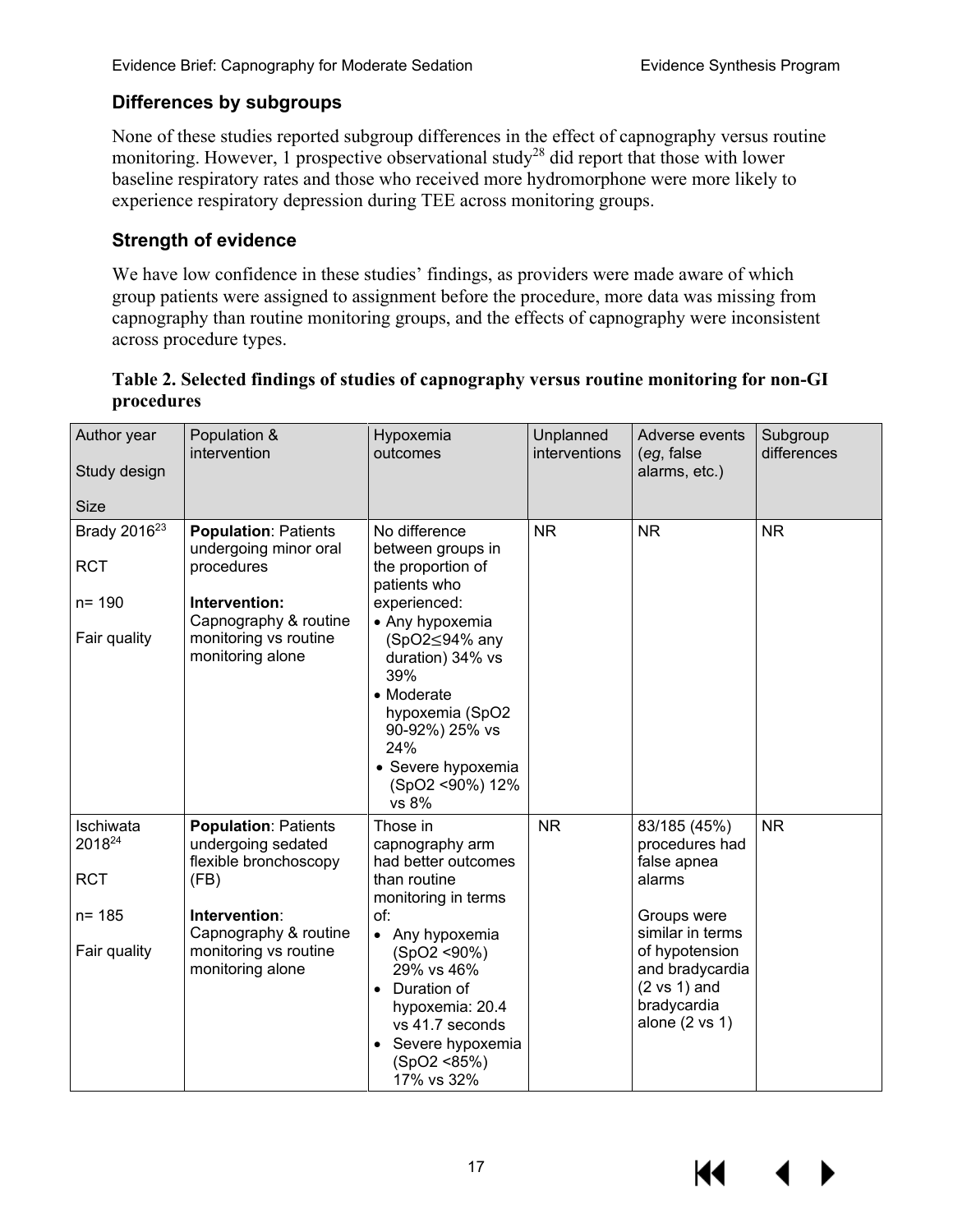$M = 1$ 

 $\blacktriangleright$ 

| Author year<br>Study design<br><b>Size</b>                                                             | Population &<br>intervention                                                                                                                                                                                             | Hypoxemia<br>outcomes                                                                                                                                                                                                                                                                             | Unplanned<br>interventions | Adverse events<br>(eg, false<br>alarms, etc.) | Subgroup<br>differences |
|--------------------------------------------------------------------------------------------------------|--------------------------------------------------------------------------------------------------------------------------------------------------------------------------------------------------------------------------|---------------------------------------------------------------------------------------------------------------------------------------------------------------------------------------------------------------------------------------------------------------------------------------------------|----------------------------|-----------------------------------------------|-------------------------|
|                                                                                                        |                                                                                                                                                                                                                          | Mean lowest<br>$\bullet$<br>SpO2 value:<br>90.5% vs 87.6%<br>Similar rates of<br>apnea (47% vs 44%)<br>in both groups                                                                                                                                                                             |                            |                                               |                         |
| Adams 2015 <sup>28</sup><br>Prospective,<br>single-group<br>observational<br>$n = 200$<br>Fair quality | <b>Population: Adults</b><br>undergoing<br>transesophageal<br>echocardiography (TEE)<br>Intervention:<br>All pts received<br>capnography & routine<br>monitoring but providers<br>were blinded to<br>capnography monitor | Capnography-<br>detected respiratory<br>depression (ETCO2<br>level of greater ≥50<br>mm Hg at any time<br>during the procedure,<br>an ETCO2 change<br>from baseline greater<br>than 10 mm Hg, or a<br>loss of ETCO2<br>waveform $\geq 15$<br>seconds)<br>developed/occurred<br>in 45% of patients | <b>NA</b>                  | <b>NA</b>                                     | <b>NA</b>               |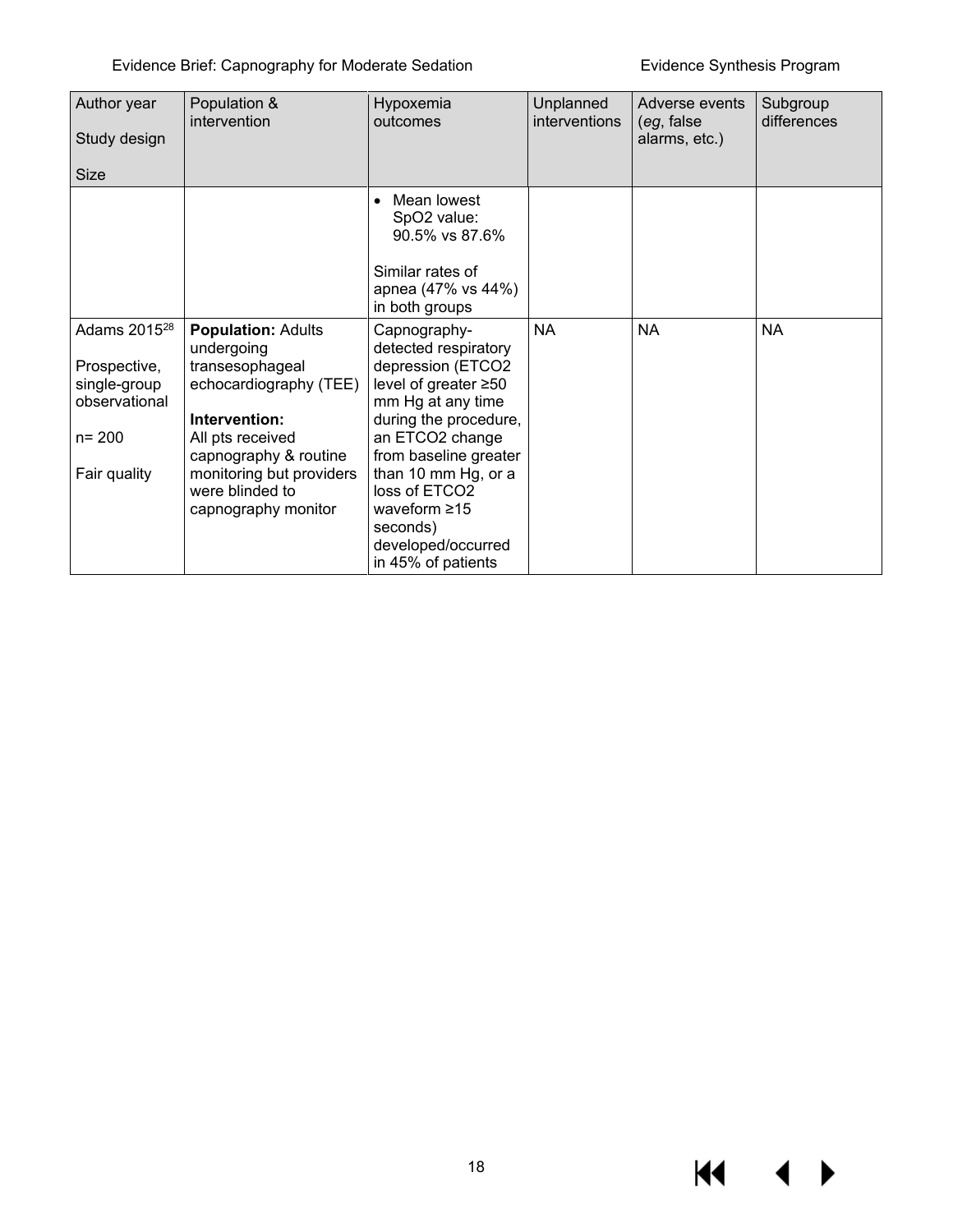# <span id="page-22-0"></span>**SUMMARY AND DISCUSSION**

We conducted a rapid evidence review evaluating the benefits and harms of capnography monitoring for procedures involving moderate sedation with a benzodiazepine and an opioid. Previous systematic reviews on capnography for moderate sedation have either focused on a specific clinical specialty (such as emergency department<sup>29</sup>) or a limited set of outcomes (such as hypoxemia, sedation-related adverse events, and patient satisfaction<sup>30,31</sup>). Our review includes a broader range of specialty areas and outcomes to help health systems determine which patients and procedures might benefit from capnography monitoring, and when added value of capnography may not justify potential trade-offs.

We found 8 studies (4 RCTs and 4 observational) examining capnography for a variety of GI and non-GI procedures. In 4 of these studies<sup>[4,](#page-27-4)[24-26](#page-28-12)</sup> on ERCP, EUS, flexible bronchoscopy, colonoscopy, and EGD, both capnography and routine monitoring were associated with low rates of adverse events such as abnormal vital signs and use of reversal agents. Across studies, no patients died<sup>26</sup> or were hospitalized.<sup>[15](#page-27-13)</sup> Otherwise, we found no data indicating that capnography provides a clinical benefit to patients. In terms of system outcomes, 3 studies<sup>[24-26](#page-28-12)</sup> found that procedure times were similar when capnography or routine monitoring were used, but no other implementation-related outcomes (such as training time or staffing requirements for procedures) were reported. Three studies found capnography added costs to systems, although the total amount was variable depending on what aspects of capnography were included in their calculations.<sup>4,[15,](#page-27-13)[27](#page-28-8)</sup> Our findings are consistent with a 2017 Cochrane review<sup>29</sup> which found "a lack of convincing evidence that the addition of capnography to standard monitoring in ED PSA [procedural sedation and anesthesia] reduces the rate of clinically significant adverse events."

While studies suggested there are no clinical or system-level benefits of capnography, capnography can reduce the occurrence of hypoxemia for certain types of procedures. Two  $RCTs^{24,26}$  $RCTs^{24,26}$  $RCTs^{24,26}$  $RCTs^{24,26}$  of ERCP, EUS, and bronchoscopy indicated capnography is associated with a lower risk of hypoxemia and severe hypoxemia than routine monitoring. In addition, another  $RCT^{25}$ found capnography is associated with lower risk of severe hypoxemia but no difference in hypoxemia when compared to routine monitoring. Otherwise, there were no effects of capnography compared to routine monitoring on hypoxemia for any other procedure. Harms of capnography included high rates of false alarms (13% and 45% depending on the procedure)<sup>[24,](#page-28-12)[26](#page-28-11)</sup> and more procedural discomfort as reported by patients and nurses.<sup>15</sup> Our findings are consistent with 2 recent reviews $^{30,31}$  $^{30,31}$  $^{30,31}$  $^{30,31}$  which found that capnography may reduce risk of hypoxemia. One of these reviews<sup>[30](#page-28-14)</sup> found that capnography did not lead to additional harms related to assisted ventilation, patient satisfaction, recovery time, or the quality and duration of sedation, but did not consider false alarms to be a harm, and did not include the prospective observational study<sup>15</sup> indicating patients experienced more discomfort with capnography than routine monitoring. The high rates of false alarms in these studies align with clinicians' anecdotal accounts of their experiences using capnography monitoring<sup>14,[32](#page-28-16)</sup> – specifically, that false alarms have the potential to lead to "needless disruption, prolongation, or abandonment of procedures that the sedation was intended to facilitate.<sup>"[14,](#page-27-12)[32](#page-28-16)</sup> Tellingly, the ASA revised its Standards for Basic Monitoring in 2005<sup>[33](#page-29-0)</sup> to mandate that pulse oximeter and capnography not be turned off, indicating that many proceduralists find capnography alarms to be more harmful than helpful.

Subgroup analyses from a single  $RCT<sup>26</sup>$  indicated that capnography was more beneficial at reducing hypoxemia events during ERCP versus EUS procedures, and for obese patients versus

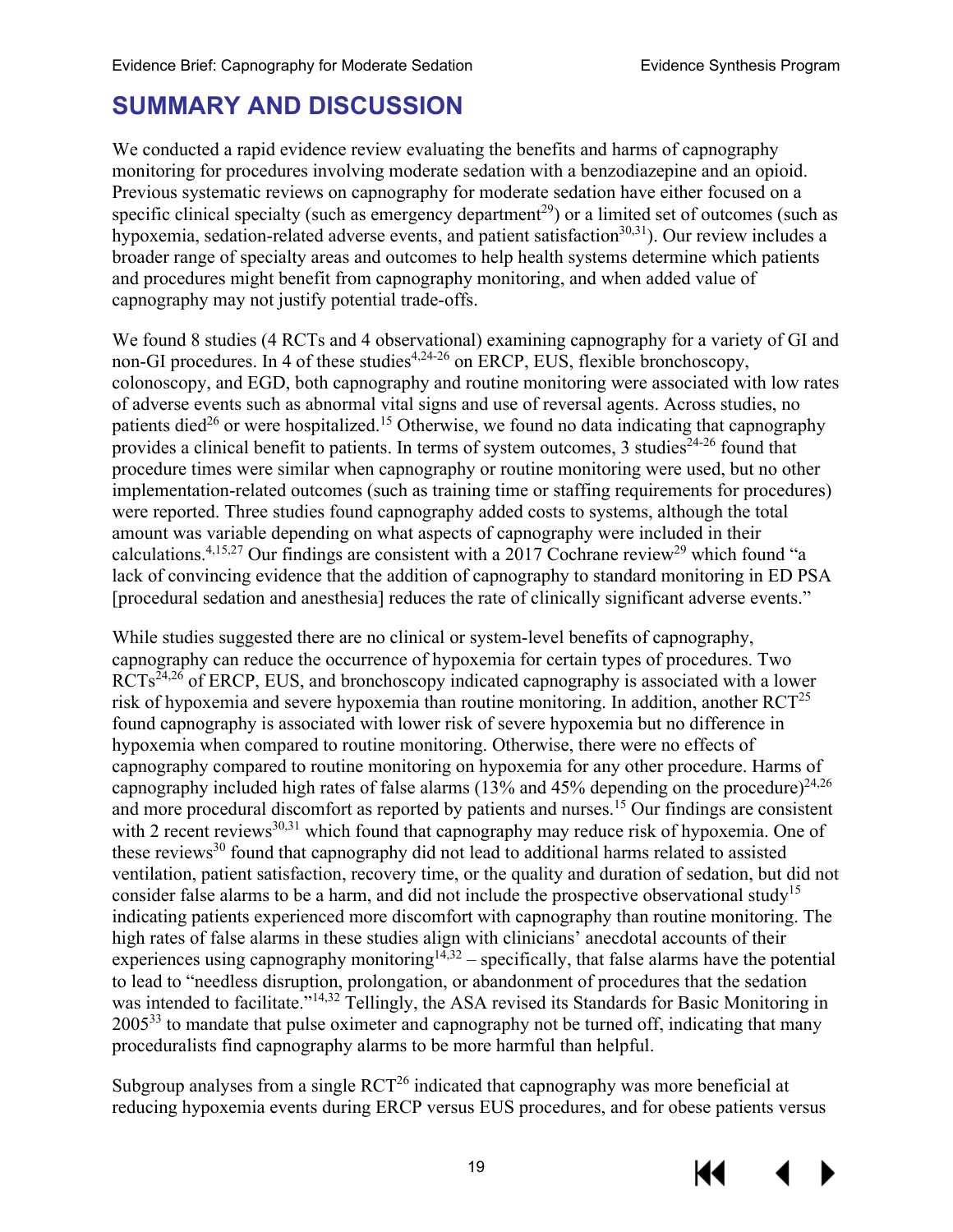non-obese patients. Other studies reported that certain patient and sedation characteristics were associated with increased risk of hypoxemi[a25,](#page-28-10)[26](#page-28-11) (*ie,* lower baseline oxygen saturation, female sex, higher BMI, older age) and severe hypoxemia<sup>[25](#page-28-10)</sup> or respiratory depression<sup>25</sup> (*ie*, higher doses of fentanyl or hydromorphone) across monitoring groups. Comorbidities such as ischemic heart disease and pack-year smoking history were also associated with apnea and disordered respiration<sup>[27](#page-28-8)</sup> across monitoring groups. Consistent with standard practice,<sup>6</sup> these findings suggest that clinicians should consider patient, procedure, and sedation characteristics when determining a monitoring plan, as some patients may be at higher risk of respiratory distress and other adverse outcomes than others undergoing the same procedure.

# <span id="page-23-0"></span>**LIMITATIONS**

There are limitations to both our rapid review methods and methodological limitations of our included primary studies.

In terms of rapid review methods, one reviewer assessed articles for inclusion and abstracted data with second reviewer checking. This could have resulted in missing eligible studies or data, although we made attempts to reduce this risk by establishing explicit inclusion criteria for studies and developing and using a piloted data abstraction tool.

In terms of primary study limitations, most studies excluded those at highest risk of respiratory event (ASA category IV or V). In practice, those with ASA IV/V or other comorbidities that put them at higher risk would be referred to an anesthesiologist rather than undergo moderate sedation performed by a non-anesthesiologist.<sup>15</sup> Findings from our review therefore reflect lower-risk patients and should not be universally applied to all patients undergoing these procedures. An additional limitation is that the quality of the available literature supporting capnography for moderate sedation is mixed. Potential issues that could have biased results across studies include the fact that in general, more patients from capnography groups than routine monitoring groups were excluded due to data loss. This could have potentially biased results in favor of capnography, if patients whose data were lost were sicker or otherwise had more complications than those whose data were retained. Lack of outcome assessor and provider blinding also could have also biased results, depending on how assessors and providers felt about capnography.

# <span id="page-23-1"></span>**GAPS AND FUTURE RESEARCH**

More studies are needed that evaluate the full scope of outcomes when capnography monitoring is added to moderate procedural sedation, including the specific actions providers take when alerted to hypoventilation via capnography. Despite a reduction in hypoxemia, delivery of earlier or more frequent interventions to address respiratory distress could also have downsides – such as patient discomfort when taking deep breaths – so studies should include an evaluation of patients' experiences during the procedure as well as their clinical outcomes. These questions could be addressed by a carefully documented, single-arm prospective observational study rather than an RCT. For example, researchers could conduct a study in which an observer documents how often and when capnography alarms occur during a certain procedure, what actions (if any) were taken to address the alarm, providers' self-reported impressions of the alarms (whether they felt distracted or not), and patients' self-reported impressions of the procedure (level of



КС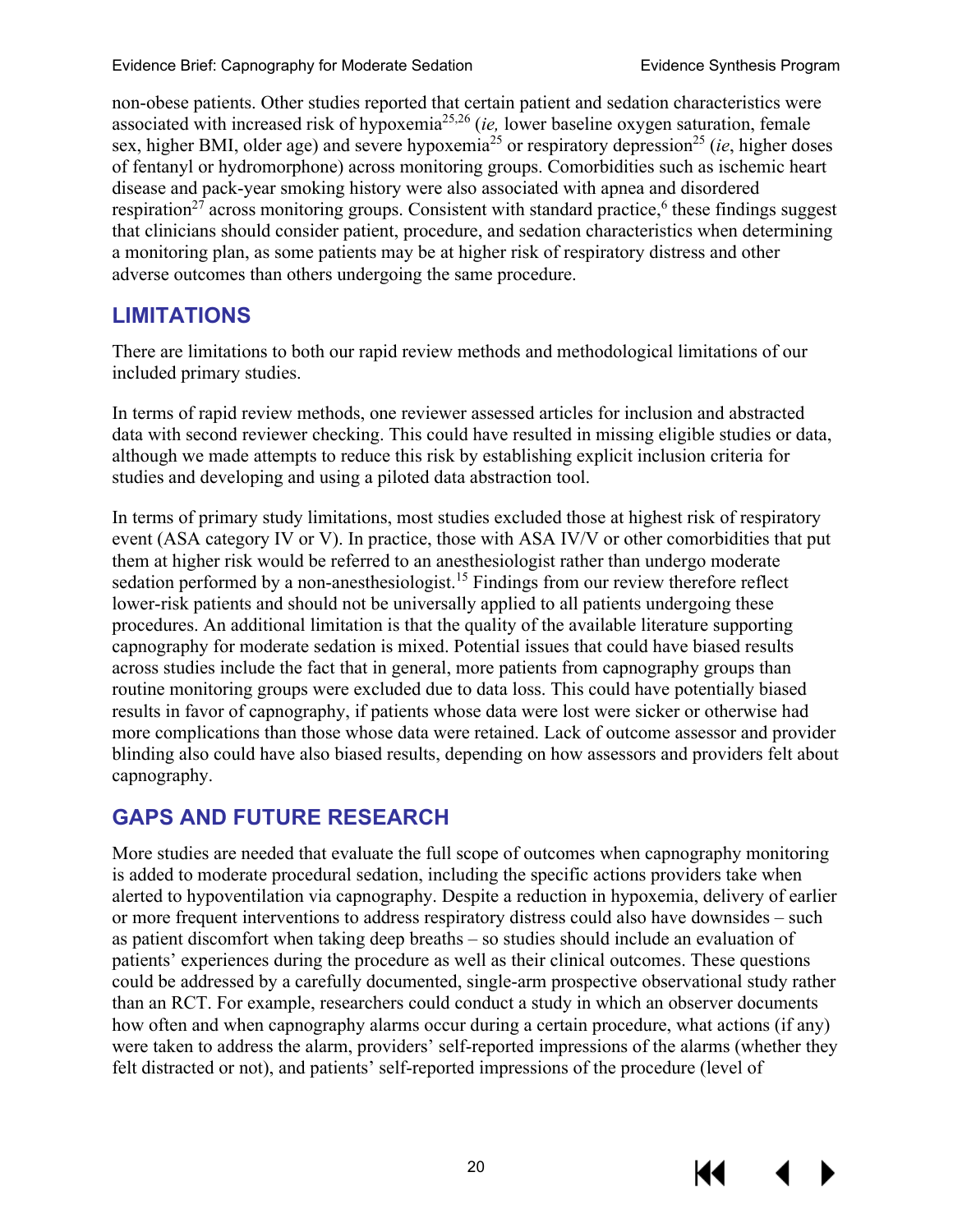discomfort), in addition to recording hypoxemia outcomes, unplanned interventions, adverse events, and any other relevant, post-procedure clinical outcomes.

In addition, more studies are needed on the effects of capnography on downstream health system outcomes (*eg*, costs of training/staffing, wait times). While capnography adds costs to systems due to the use of additional equipment, studies did not report costs of any additional training of providers or staffing of procedures. Measurement of the downstream effects of capnography – such as longer wait times for a procedure due to limited access to equipment or staff – could indicate whether there are any other downsides of the use of capnography on patients' access to these procedures. Given the large volume of procedures performed under moderate sedation at the VA each year (for example, 300,000 colonoscopies are performed under VA care every year),<sup>[34](#page-29-1)</sup> even a small increase in wait times could have a large impact on the number of Veterans who receive these procedures in a timely way. This is an especially important outcome for colonoscopy, given the importance of early screening and detection of colorectal cancer on patient outcomes.

Finally, studies are needed on other types of routine procedures such as those completed by interventional radiology (such as tissue biopsies) and cardiac procedures other than TEE. We identified no studies examining these types of procedures.

# <span id="page-24-0"></span>**CONCLUSIONS**

Overall, the evidence does not support an effect of capnography on clinical outcomes compared to routine monitoring, for any procedure type. However, capnography may improve intermediate outcomes such as risk of hypoxemia and severe hypoxemia during ERCP, EUS, bronchoscopy, and severe hypoxemia for colonoscopy compared to routine monitoring. Capnography is not associated with any difference in hypoxemia, severe hypoxemia, or adverse events in other types of procedures including TEE, minor oral procedures, or EGD. More detailed information is needed on how the timing of provider-delivered interventions affects hypoxemia, how the use of capnography affects downstream system outcomes such as wait times, as well as on the use of capnography for interventional radiology and cardiac procedures other than TEE.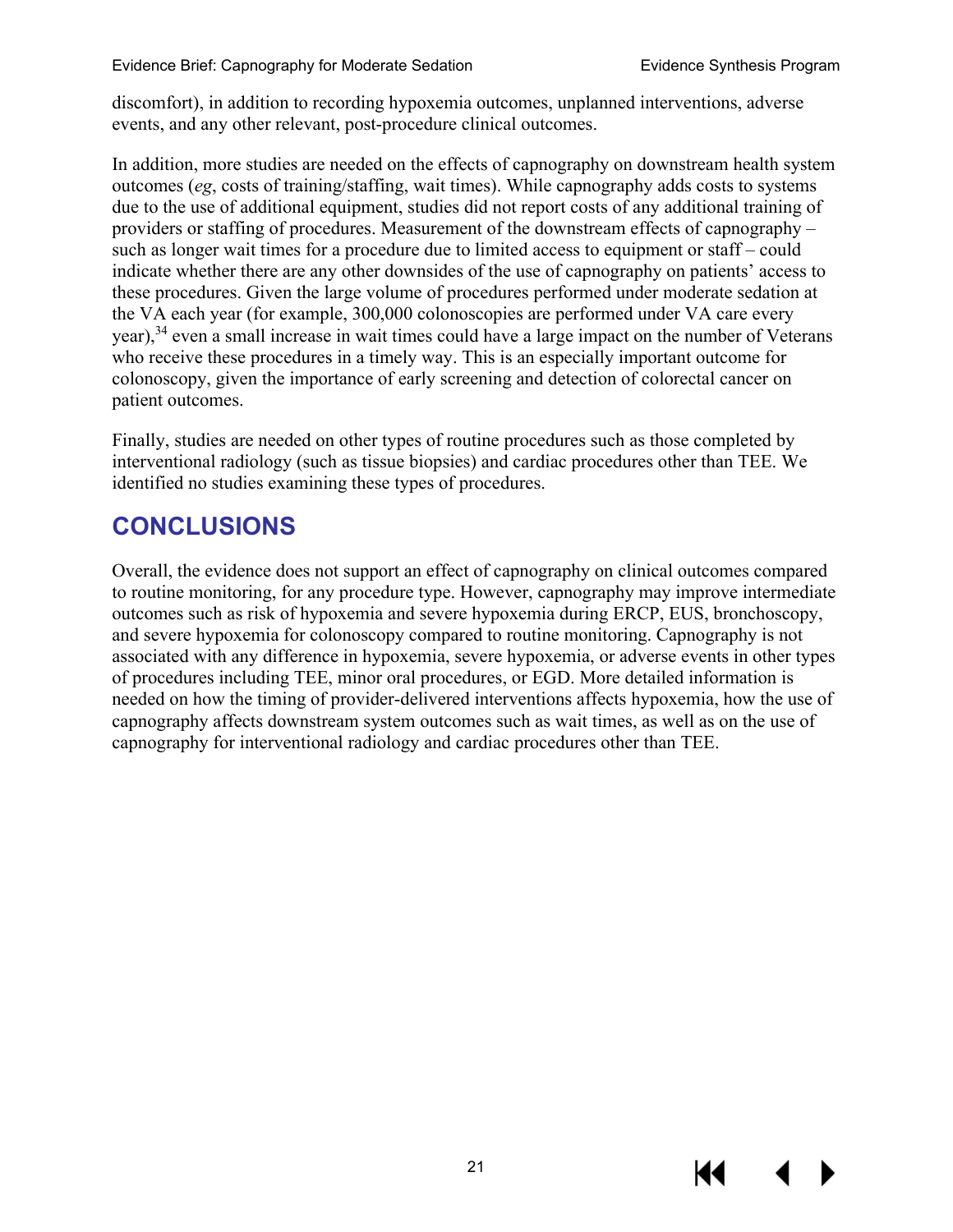# <span id="page-25-0"></span>**ACKNOWLEDGMENTS**

This topic was developed in response to a nomination by the VA National Gastroenterology Program Office and the GI Field Advisory Committee for the purpose of informing a Moderate Sedation Directive by the VA National Anesthesia Service. The scope was further developed with input from the topic nominators (*ie*, Operational Partners), the ESP Coordinating Center, the review team and topic experts.

In designing the study questions and methodology at the outset of this report, the ESP consulted with technical and content experts. Broad expertise and perspectives were sought. Divergent and conflicting opinions are common and perceived as healthy scientific discourse that results in a thoughtful, relevant systematic review. Therefore, in the end, study questions, design, methodologic approaches, and/or conclusions do not necessarily represent the views of individual technical and content experts.

The authors gratefully acknowledge Payten Sonnen and Julia Haskin for their editorial review and the following individuals for their contributions to this project:

#### **Operational Partners**

Operational partners are system-level stakeholders who have requested the report to inform decision-making. They recommend Technical Expert Panel (TEP) participants; assure VA relevance; help develop and approve final project scope and timeframe for completion; provide feedback on draft report; and provide consultation on strategies for dissemination of the report to field and relevant groups.

**Jason Dominitz, MD, MHS** National Director of Gastroenterology VA Puget Sound Health Care System

**Robert Sherrier, MD** Radiology, Chief Consultant, VACO 101 Durham VA Medical Center

**John Sum-Ping, MD** National Director of Anesthesia Services North Texas VHCS

#### **Technical Experts**

To ensure robust, scientifically relevant work, the TEP guides topic refinement; provides input on key questions and eligibility criteria, advising on substantive issues or possibly overlooked areas of research; assures VA relevance; and provides feedback on work in progress. TEP members are listed below:

#### **David H. Au, MD**

VA Puget Sound Health Care System Seattle, WA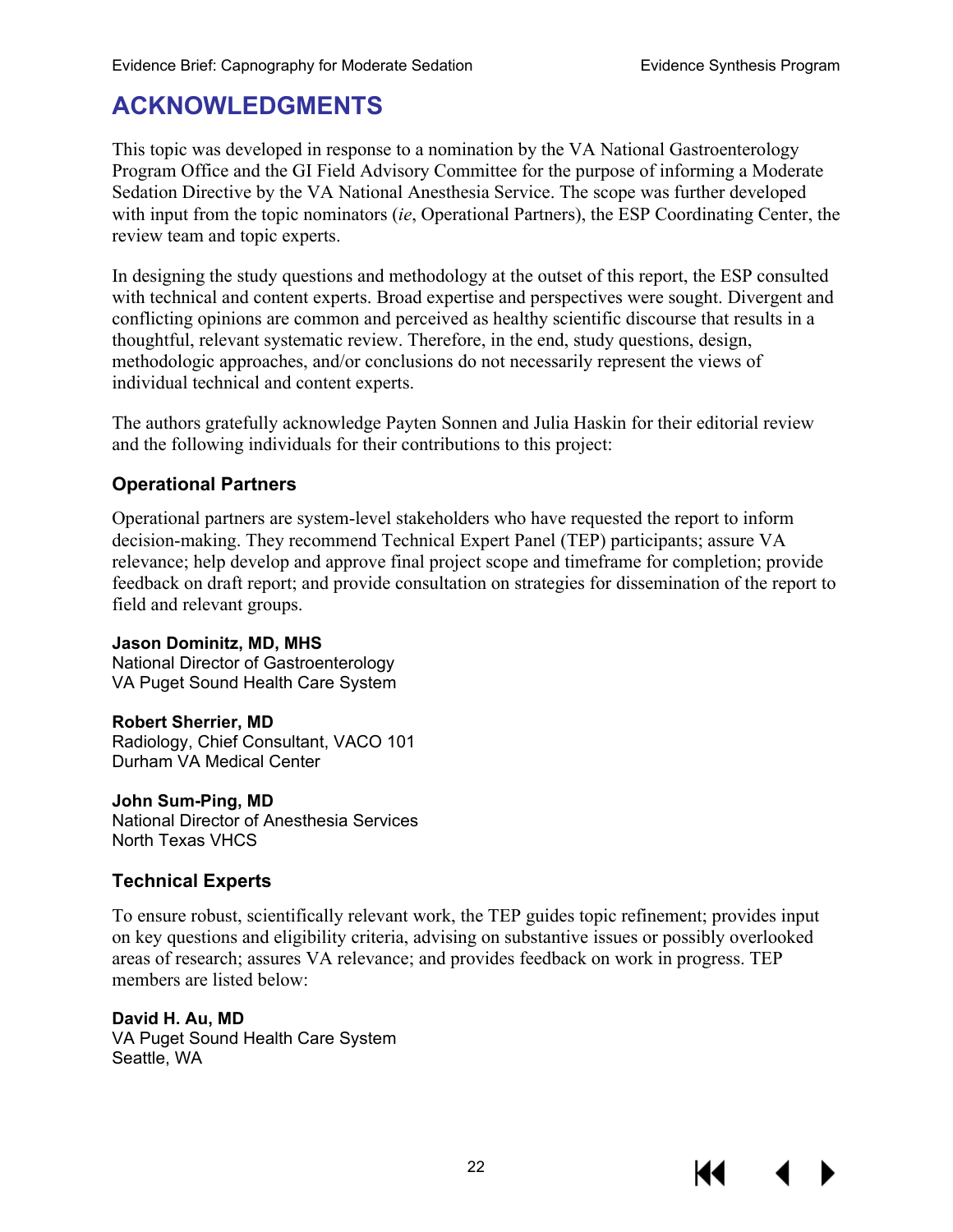Evidence Brief: Capnography for Moderate Sedation **Exited and Series Contracts** Evidence Synthesis Program

**Jeffrey Chenoweth, MD** Veterans Affairs St. Louis Health Care System St. Louis, MO

**Michael C. Brunner, MD** Madison VHA Madison, WI

**Christina M. Matadial, MD** [Miami Veterans Affairs Medical Center](https://www.bing.com/search?q=Miami+Veterans+Affairs+Medical+Center&filters=local_ypid%3a%22187x151807395%22&FORM=SNAPST) Miami, FL

#### **Peer Reviewers**

The Coordinating Center sought input from external peer reviewers to review the draft report and provide feedback on the objectives, scope, methods used, perception of bias, and omitted evidence. Peer reviewers must disclose any relevant financial or non-financial conflicts of interest. Because of their unique clinical or content expertise, individuals with potential conflicts may be retained. The Coordinating Center and the ESP Center work to balance, manage, or mitigate any potential nonfinancial conflicts of interest identified.

К€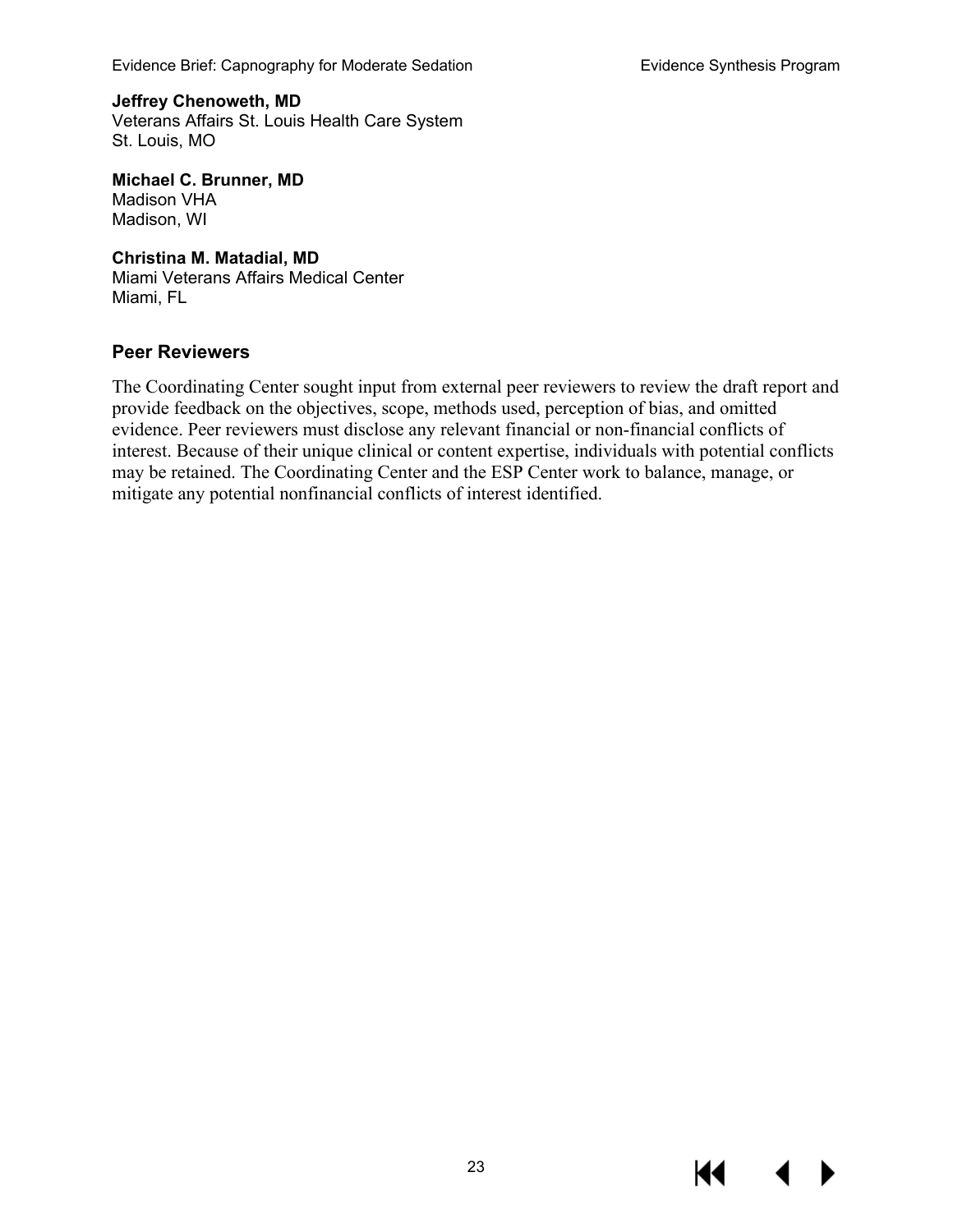# <span id="page-27-0"></span>**REFERENCES**

- <span id="page-27-1"></span>1. American Society of Anesthesiologists. Continuum of Depth of Sedation: Definition of General Anesthesia and Levels of Sedation/Analgesia. [https://www.asahq.org/standards](https://www.asahq.org/standards-and-guidelines/continuum-of-depth-of-sedation-definition-of-general-anesthesia-and-levels-of-sedationanalgesia)[and-guidelines/continuum-of-depth-of-sedation-definition-of-general-anesthesia-and](https://www.asahq.org/standards-and-guidelines/continuum-of-depth-of-sedation-definition-of-general-anesthesia-and-levels-of-sedationanalgesia)[levels-of-sedationanalgesia.](https://www.asahq.org/standards-and-guidelines/continuum-of-depth-of-sedation-definition-of-general-anesthesia-and-levels-of-sedationanalgesia) Published 2019. Accessed April 10 2020.
- <span id="page-27-2"></span>2. Patel S, Vargo JJ, Khandwala F, et al. Deep Sedation Occurs Frequently During Elective Endoscopy with Meperidine and Midazolam. *American Journal of Gastroenterology.*  2005;100(12):2689-2695.
- <span id="page-27-3"></span>3. Forster A, Gardaz JP, Suter PM, Gemperle M. Respiratory depression by midazolam and diazepam. *Anesthesiology.* 1980;53(6):494-497.
- <span id="page-27-4"></span>4. Koniaris LG, Wilson S, Drugas G, Simmons W. Capnographic monitoring of ventilatory status during moderate (conscious) sedation. *Surg Endosc.* 2003;17(8):1261-1265.
- <span id="page-27-5"></span>5. Weaver J. The latest ASA mandate: CO(2) monitoring for moderate and deep sedation. *Anesth Prog.* 2011;58(3):111-112.
- <span id="page-27-6"></span>6. Practice Guidelines for Moderate Procedural Sedation and Analgesia 2018: A Report by the American Society of Anesthesiologists Task Force on Moderate Procedural Sedation and Analgesia, the American Association of Oral and Maxillofacial Surgeons, American College of Radiology, American Dental Association, American Society of Dentist Anesthesiologists, and Society of Interventional Radiology. *Anesthesiology.*  2018;128(3):437-479.
- <span id="page-27-7"></span>7. Early DS, Lightdale JR, Vargo JJ, 2nd, et al. Guidelines for sedation and anesthesia in GI endoscopy. *Gastrointest Endosc.* 2018;87(2):327-337.
- <span id="page-27-8"></span>8. Qadeer MA, Lopez AR, Dumot JA, Vargo JJ. Hypoxemia during moderate sedation for gastrointestinal endoscopy: causes and associations. *Digestion.* 2011;84(1):37-45.
- <span id="page-27-9"></span>9. Mason KP, Green SM, Piacevoli Q. Adverse event reporting tool to standardize the reporting and tracking of adverse events during procedural sedation: a consensus document from the World SIVA International Sedation Task Force. *Br J Anaesth.*  2012;108(1):13-20.
- <span id="page-27-10"></span>10. Sharma VK, Nguyen CC, Crowell MD, Lieberman DA, de Garmo P, Fleischer DE. A national study of cardiopulmonary unplanned events after GI endoscopy. *Gastrointestinal Endoscopy.* 2007;66(1):27-34.
- <span id="page-27-11"></span>11. Sacchetti A, Senula G, Strickland J, Dubin R. Procedural Sedation in the Community Emergency Department: Initial Results of the ProSCED Registry. *Academic Emergency Medicine.* 2007;14(1):41-46.
- 12. Hung A, Marshall J, Barnett S, Falchuk ZM, Sawhney M, Leffler DA. Risk Factors and Outcomes of Reversal Agent Use in Moderate Sedation During Endoscopy and Colonoscopy. *Journal of Clinical Gastroenterology.* 2016;50(3):e25-e29.
- 13. McQuaid KL, L A systematic review and meta-analysis of randomized, controlled trials of moderate sedation for routine endoscopic procedures. *Gastrointest Endosc.*  2008;67(6):910-923.
- <span id="page-27-12"></span>14. Terp S, Schriger DL. Routine capnographic monitoring is not indicated for all patients undergoing emergency department procedural sedation. *Ann Emerg Med.*  2013;61(6):698-699.
- <span id="page-27-13"></span>15. Barnett S, Hung A, Tsao R, et al. Capnographic Monitoring of Moderate Sedation During Low-Risk Screening Colonoscopy Does Not Improve Safety or Patient Satisfaction: A Prospective Cohort Study. *American Journal of Gastroenterology.* 2016;111(3).

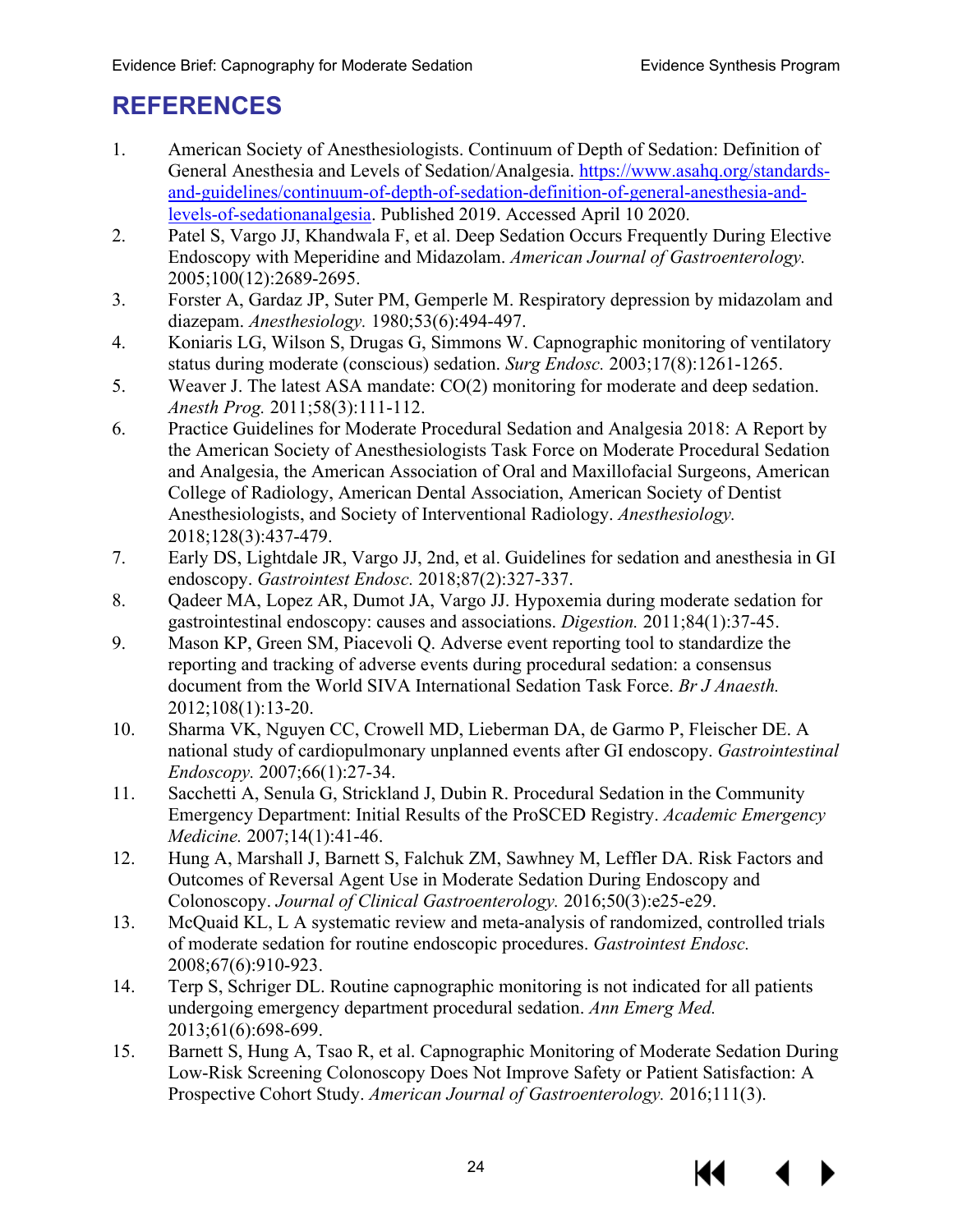- <span id="page-28-0"></span>16. Sarkiss M. Practical perspective on capnography monitoring in procedural sedation for bronchoscopy. *J Bronchology Interv Pulmonol.* 2014;21(4):370.
- <span id="page-28-1"></span>17. Mohr NM, Wessman B. Continuous Capnography Should Be Used for Every Emergency Department Procedural Sedation. *Annals of Emergency Medicine.* 2013;61(6):697-698.
- <span id="page-28-2"></span>18. Gallagher JJ. Capnography Monitoring During Procedural Sedation and Analgesia. *AACN Advanced Critical Care.* 2018;29(4):405-414.
- <span id="page-28-3"></span>19. MODERATE SEDATION BY NON-ANESTHESIA PROVIDERS: VHA Directive 1073. Washington, DC: Department of Veterans Affairs; 2014.
- <span id="page-28-4"></span>20. Sterne JA, Hernán MA, Reeves BC, et al. ROBINS-I: a tool for assessing risk of bias in non-randomised studies of interventions. *BMJ.* 2016;355:i4919.
- <span id="page-28-5"></span>21. Sterne JAC, Savovic J, Page MJ, et al. RoB 2: a revised tool for assessing risk of bias in randomised trials. *Bmj.* 2019;366:l4898.
- <span id="page-28-6"></span>22. Berkman ND, Lohr KN, Ansari M, et al. *Grading the Strength of a Body of Evidence When Assessing Health Care Interventions for the Effective Health Care Program of the Agency for Healthcare Research and Quality: An Update Methods Guide for Effectiveness and Comparative Effectiveness Reviews.* Rockville MD2013.
- <span id="page-28-7"></span>23. Brady P, Iohom G, O'Halloran KD, McCreary C, Cronin M. Microstream capnography during conscious sedation with midazolam for oral surgery: a randomised controlled trial. *BDJ Open.* 2017;3:17019.
- <span id="page-28-12"></span>24. Ishiwata T, Tsushima K, Terada J, et al. Efficacy of End-Tidal Capnography Monitoring during Flexible Bronchoscopy in Nonintubated Patients under Sedation: A Randomized Controlled Study. *Respiration.* 2018;96(4):355-362.
- <span id="page-28-10"></span>25. Mehta PP, Kochhar G, Albeldawi M, et al. Capnographic Monitoring in Routine EGD and Colonoscopy With Moderate Sedation: A Prospective, Randomized, Controlled Trial. *Am J Gastroenterol.* 2016;111(3):395-404.
- <span id="page-28-11"></span>26. Qadeer MA, Vargo JJ, Dumot JA, et al. Capnographic monitoring of respiratory activity improves safety of sedation for endoscopic cholangiopancreatography and ultrasonography. *Gastroenterology.* 2009;136(5):1568-1576; quiz 1819-1520.
- <span id="page-28-8"></span>27. Vargo JJ, Zuccaro G, Jr., Dumot JA, Conwell DL, Morrow JB, Shay SS. Automated graphic assessment of respiratory activity is superior to pulse oximetry and visual assessment for the detection of early respiratory depression during therapeutic upper endoscopy. *Gastrointest Endosc.* 2002;55(7):826-831.
- <span id="page-28-9"></span>28. Adams L, Butas S, Spurlock D, Jr. Capnography (ETCO2), respiratory depression, and nursing interventions in moderately sedated adults undergoing transesophageal echocardiography (TEE). *J Perianesth Nurs.* 2015;30(1):14-22.
- <span id="page-28-13"></span>29. Wall BF, Magee K, Campbell SG, Zed PJ. Capnography versus standard monitoring for emergency department procedural sedation and analgesia. *Cochrane Database of Systematic Reviews.* 2017(3).
- <span id="page-28-14"></span>30. Parker W, Estrich CG, Abt E, et al. Benefits and harms of capnography during procedures involving moderate sedation: A rapid review and meta-analysis. *Journal of the American Dental Association (JADA).* 2018;149(1):38-50.
- <span id="page-28-15"></span>31. Saunders R, Struys M, Pollock RF, Mestek M, Lightdale JR. Patient safety during procedural sedation using capnography monitoring: a systematic review and metaanalysis. *BMJ Open.* 2017;7(6):e013402.
- <span id="page-28-16"></span>32. Green SM, Pershad J. Should capnographic monitoring be standard practice during emergency department procedural sedation and analgesia? Pro and con. *Annals of emergency medicine.* 2010;55(3):265-267.